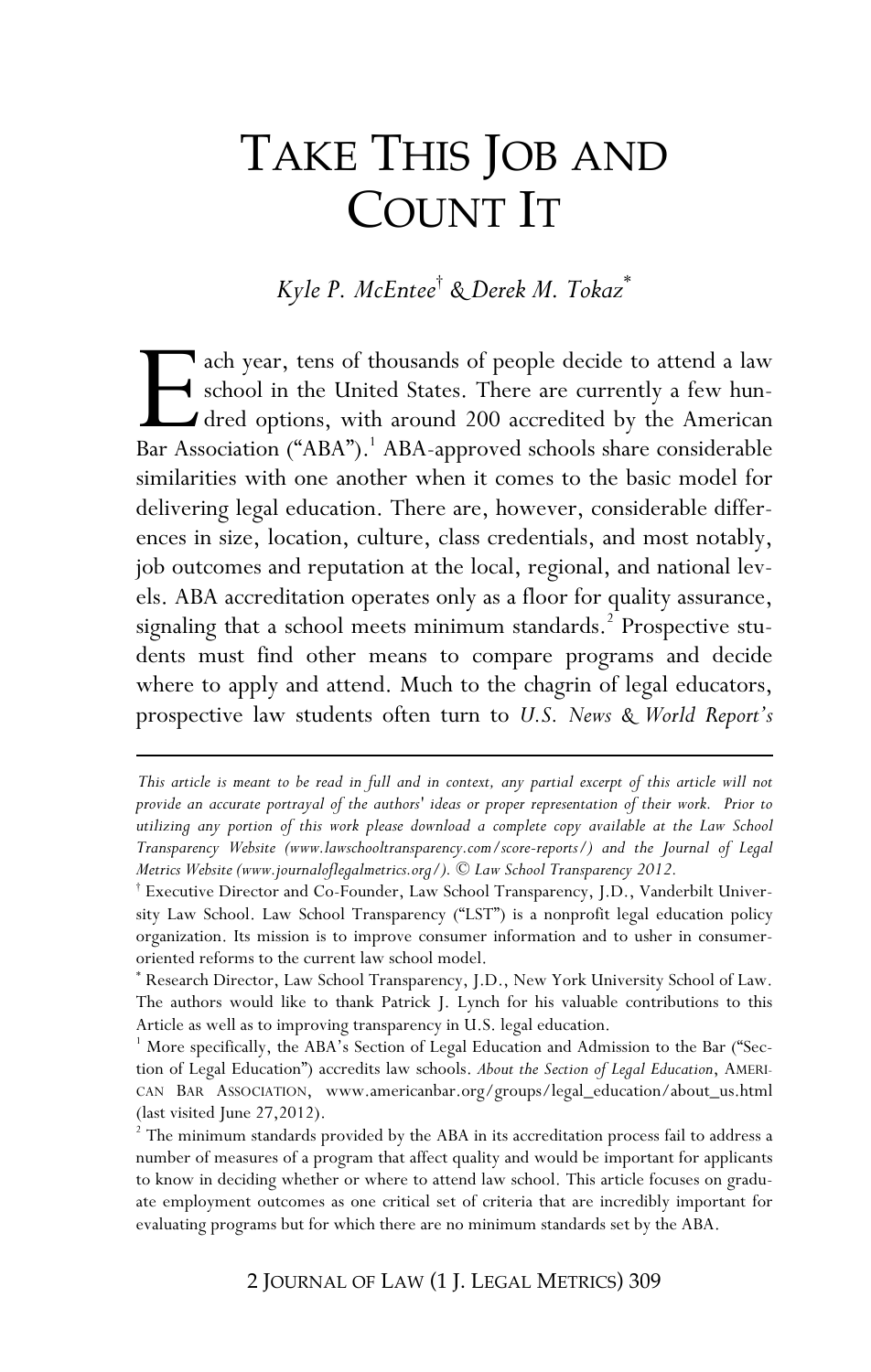"Best Law School" rankings as their primary sorting mechanism.<sup>3</sup>

But, best at what? With all due respect, *U.S. News* does not say. Even without a robust and clear ranking objective, *U.S. News* enjoys immense power by combining "best" with easy-to-consume output. Simplicity makes the rankings appear authoritative and valuable. The rankings rat race makes them a fixture of obsession and derision for deans cast under their spell, further justifying their authority and value (albeit in a backwards sort of way).<sup>4</sup> Although these rankings are omnipresent in both casual and sophisticated conversations about attending law school, they are not immune to competition. In particular, packaged post-graduation employment data can (and, we argue, *should*) compete with the *U.S. News* rankings. A competitor will most likely succeed if its quality obviously eclipses that of the *U.S. News* rankings, while remaining simple enough to capture the intuition and attention of those making application and enrollment decisions.<sup>5</sup>

As it happens, the quality of the *U.S. News* ranking system suffers from being too simple. It incorporates a heap of data into composite figures, and then orders schools from highest to lowest. The ordinal structure encourages a relativistic analysis. *Is this law school better than that law school?* Under the *U.S. News* system, value is defined as relative superiority over another program. No ABA-approved law school is left out, providing that "enough key statistical data" suffices for inclusion as part of the "best law school" picture.<sup>6</sup> By their design,

<sup>3</sup> For an extensive discussion of some tools prospective law students use, *see* Kyle P. McEntee and Patrick J. Lynch, *A Way Forward: Improving Transparency at American Law Schools*, 32 PACE L. REV. 1 (2012).

<sup>4</sup> The rat race further supports the belief that these rankings are relevant to sound consumer choice. In other words, if the law schools pay attention to it, then *it must signal real value*. <sup>5</sup> Only recently has employment data transparency become a priority in legal education. Today, far more employment data exist for public consumption than ever before. Some of this has happened through voluntary disclosures by schools following immense external pressure, but most has been as a result of the ABA deciding to more carefully regulate law school employment data collection, reporting, and disclosure.

<sup>6</sup> *See Methodology: Law School Rankings*, U.S. NEWS & WORLD REPORT, www.usnews.com/e ducation/best-graduate-schools/top-law-schools/articles/2012/03/12/methodology-law -school-rankings?page=3 (last visited June 27, 2012) ("Unranked means that *U.S. News* did not calculate a numerical ranking for that law school. The school or program did not supply *U.S. News* with enough key statistical data to be numerically ranked by *U.S. News*. Schools or programs marked as Unranked are listed alphabetically and are listed below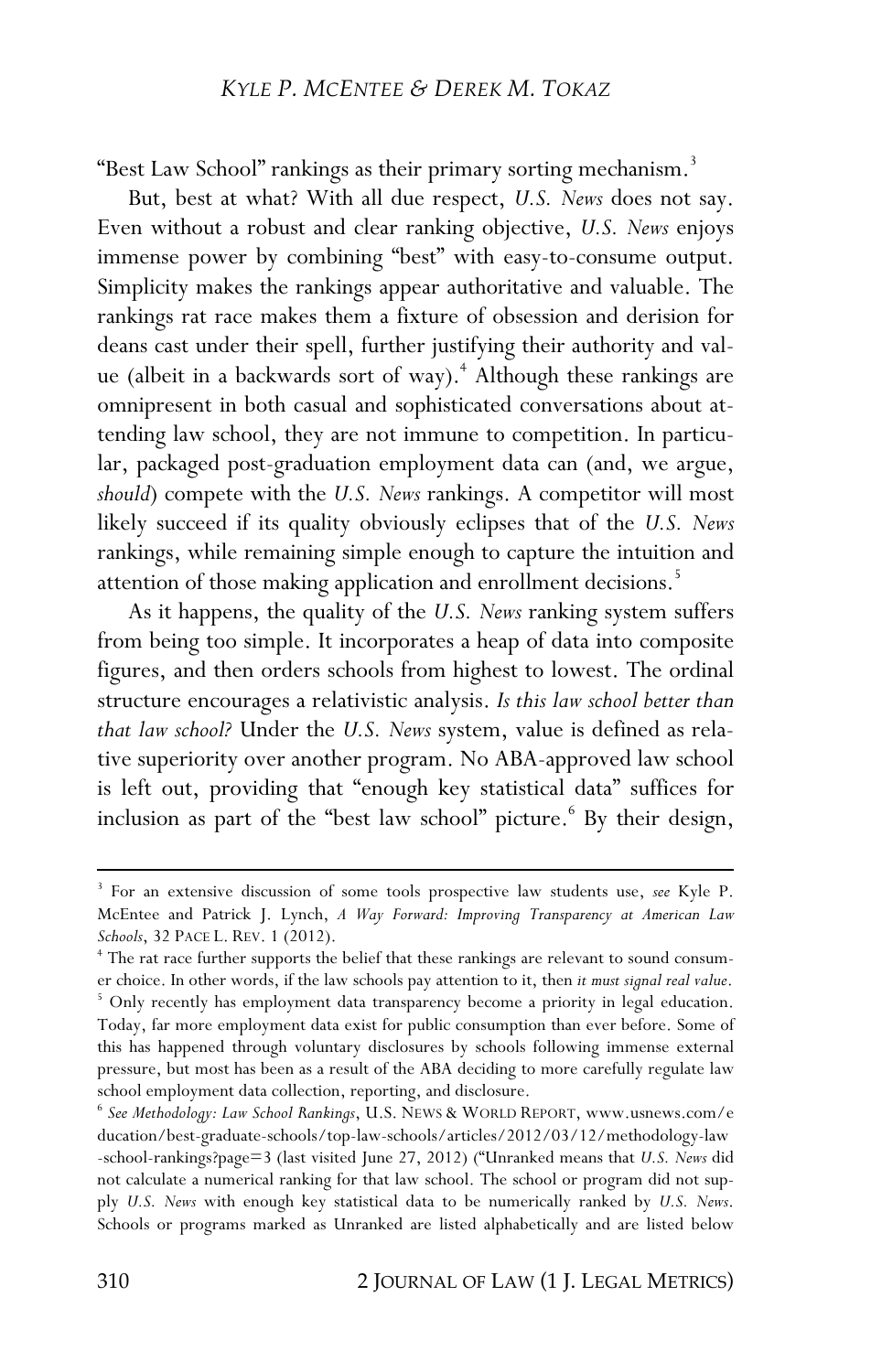these relative rankings serve to rubberstamp decisions by prospective students who already decided to attend law school and just need help in deciding where to apply or enroll. The effective message is the same as the ABA's stamp of approval: one of these choices is the right one for you (although some may be more right than others).

In relying on the ABA's accreditation standards to determine fitness-for-rank, the *U.S. News* rankings assume that the expected benefits of the programs exceed their costs. If we reject the premise that ABA approval automatically renders every school a sound pursuit of time and money, then it follows that there may exist some number of schools that are ABA-approved yet unfit for attendance – their expected costs exceed the expected values of degrees that they confer. But the *U.S. News* ranking system does not contemplate leading some users down a path that does not end at a law school. While neither implicitly nor explicitly suggesting alternatives sounds perfectly reasonable for law school rankings, it runs counter to the equally commonsense notion that some choices may simply be unwise.

For all the influence of the *U.S. News* rankings, lacking an internal risk signal is an enormous structural flaw.<sup>7</sup> A proper law school sorting mechanism should come equipped with an exit – put differently, it should cause the reader to consider whether it might make sense to simply not attend law school. While *U.S. News* assuredly considers its structure a feature rather than flaw, and encourages students to use other tools in addition to their rankings, $\delta$  there is no exit to the sorting system.

-

those marked as Rank Not Published.").

<sup>7</sup> This sense of the rankings being 'flawed' is quite different from the normal criticisms levied against the magazine, usually in the name of law schools or the ABA. We do not reject the idea that an independent third party should be in the business of comparing law schools or influencing how they manage their programs. If it is clear that neither law schools nor the current regulatory system is capable of informing prospective law students in a fair and accurate manner, then someone else should do the job. Our critique is that the rankings do not adequately identify schools that provide sufficient value, or those which should be avoided. This is problematic from a consumer choice perspective, particularly given the projected debt levels for people who choose to pursue a juris doctorate ("J.D.").

<sup>8</sup> Bob Morse, *Law School Rankings Too Powerful, Writers Say*, MORSE CODE BLOG (Feb. 23, 2012), www.usnews.com/education/blogs/college-rankings-blog/2012/02/23/law-scho ol-rankings-too-powerful-writers-say.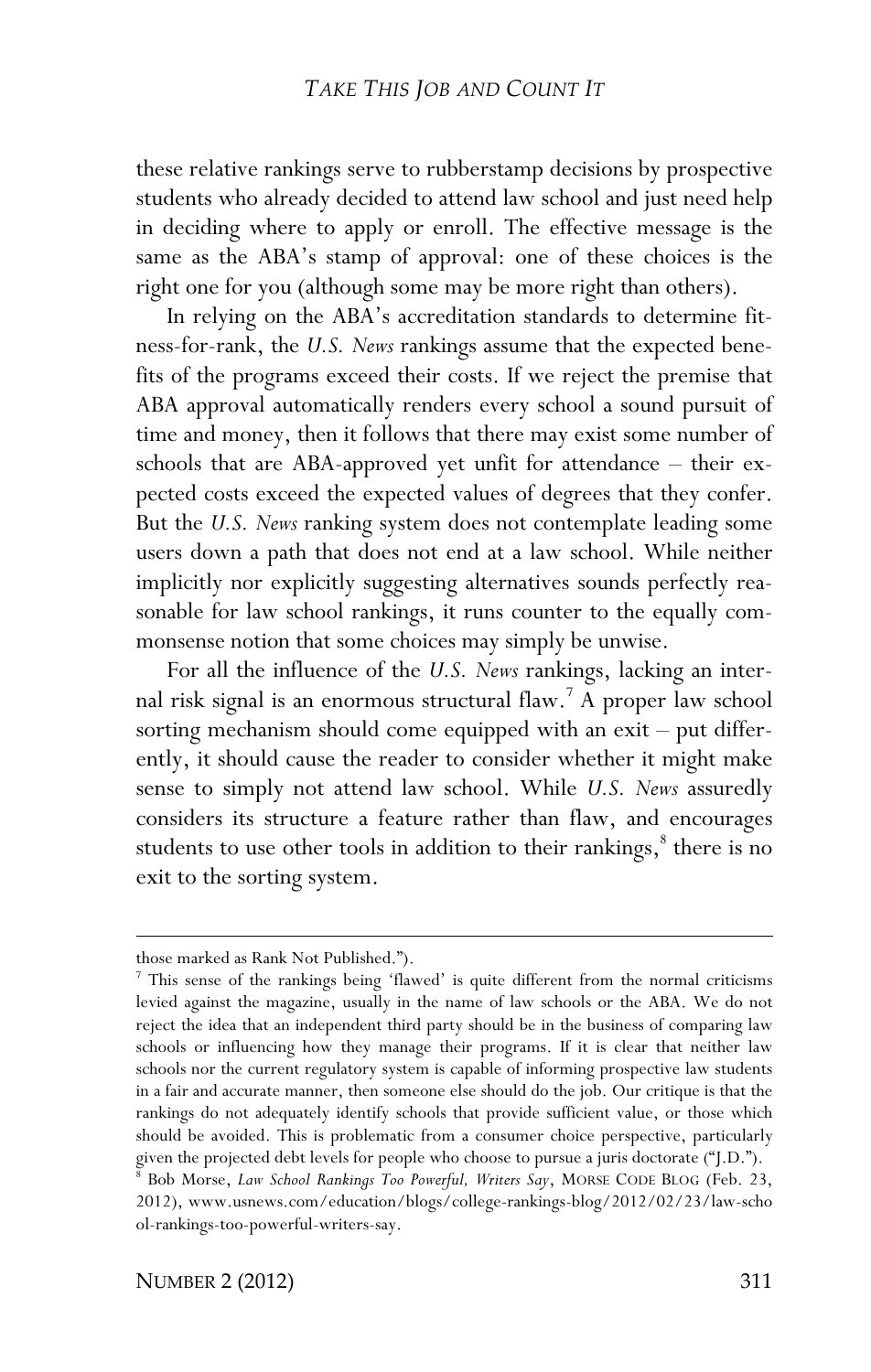For all of its flaws, prospective law students use the *U.S. News*  rankings to find the school that best meets their personal and career objectives. One popular belief is that the *U.S. News* rank of a law school is strongly correlated with the first job it affords graduates. The lack of transparency and meaningful analysis of school-specific job outcomes for years has propagated this myth. Fortunately, we now have access to data that allows us to review actual employment outcomes rather than supposing that the *U.S. News* rankings work as a reliable proxy. Our new tool utilizes graduate employment data to help prospective students make application and enrollment decisions.

For many prospective students, deciding whether to attend any given law school requires two considerations. First, is attending law school, in general terms, better than other education and professional paths? We believe that before deciding which law school is the best option, prospective students should ask which schools, if any, make sense. Second, do any of the specific schools they have been admitted to fulfill their reasons for wanting to attend law school generally? Relativistic rankings do not encourage prospective students to ask this question, instead jumping to the question of which of the options is best, hiding the possibility that the student may actually be deciding which of the options is least bad.

We do not want to make this mistake. Rather than using a ranking system to determine worth, we use numbers that correlate to the chances of becoming a lawyer and chances of underemployment to sort schools. Our new tool's "escape hatch," so to speak, stems from the tool's structure. If the chances get too low for a user's taste, he or she is immediately confronted by this fact. In other words, the tool signals value by outcomes, rather than by being relatively better than another program.

Part I introduces our new online tool, the Law School Score Reports, and the methodology and reasoning behind its three core scores: the Employment Score, the Under-Employment Score, and the Unknown Score. Part II summarizes the scores from 195 ABAapproved law schools.<sup>9</sup> Part III discusses the problems with the *U.S.* 

<sup>9</sup> 195 law schools reported employment data to the Section of Legal Education. Three Puerto Rican schools did not report data; other ABA-approved schools, including the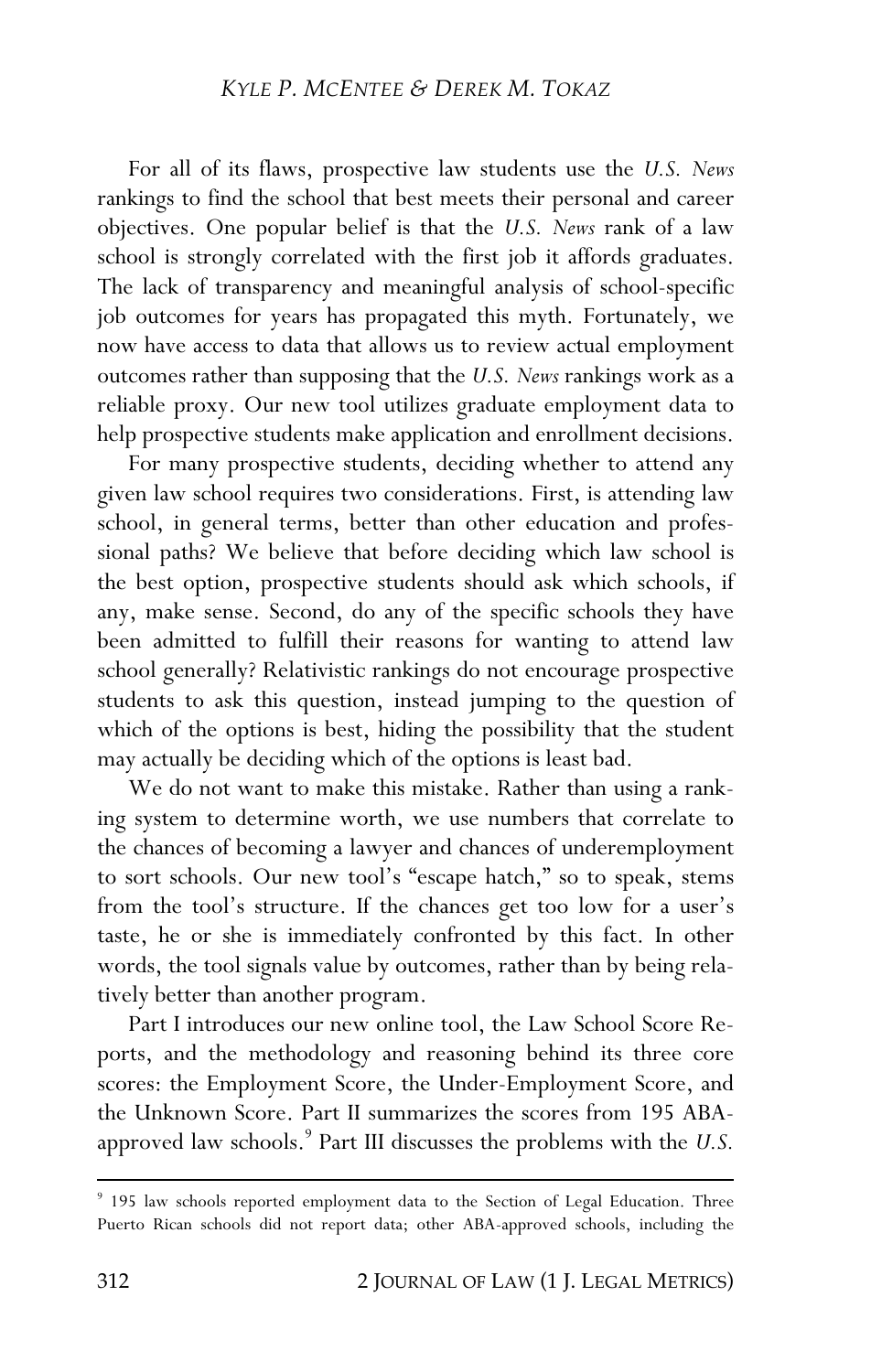*News* rankings as a proxy for employment outcomes using the Employment Scores and Under-Employment Scores. Finally, Part IV discusses how to use the tool. Ultimately we hope to have produced a tool that legitimately impacts and helps application and enrollment decisions.<sup>10</sup>

# I. LAW SCHOOL SCORE REPORTS

he Score Reports use employment data to help prospective stu-The Score Reports use employment data to help prospective stu-<br>dents sort schools. Very few law schools are legitimately na-<br>tional schools, so the sort function energies on ish destination data tional schools, so the sort function operates on job destination data. In short, the Score Reports are a collection of reports designed to home applicants in on the schools and locations with a synergetic history. Instead of putting all schools on the same scale, we encourage prospective students to think more narrowly about schools based on the career objectives that the schools can help the students achieve. Unless our tool can help prospective students make decisions based on their personal needs, the tool will fail normatively and practically. Each piece of the Score Reports has been designed with this objective in mind.

To begin, users first indicate where they want to work. For example, if a user wants to work in New York, she will pull up the New York Score Report, which includes all schools known to place graduates in New York.<sup>11</sup> Likewise, if a user wants to work in Tennessee, she will pull up the Tennessee Score Report. Once the search is narrowed geographically, users can sort the relevant schools using a variety of simple metrics. While the Score Reports include cost data, admissions data, and other critical information, the reports star three proprietary scores based on employment data: the Employment Score, the Under-Employment Score and the Un-

<u>.</u>

Judge Advocate General's law school and University of California – Irvine, did not graduate any J.D. students for the class of 2011.

<sup>&</sup>lt;sup>10</sup> The data underlying our tool is available on our website (www.lawschooltransparency. com/) and the *Journal of Legal Metrics*' website (www.journaloflegalmetrics.org/).

<sup>&</sup>lt;sup>11</sup> A school is considered to place in a state or region if at least 5% of its graduates obtained a job in that location. It is important to note that schools get credit for *any* graduate working *any* job in a state or region. This could change if schools instead presented data as outlined in the LST Proposal. *See supra* n. 3, at 51. We discuss this weakness *infra* Part IV.C.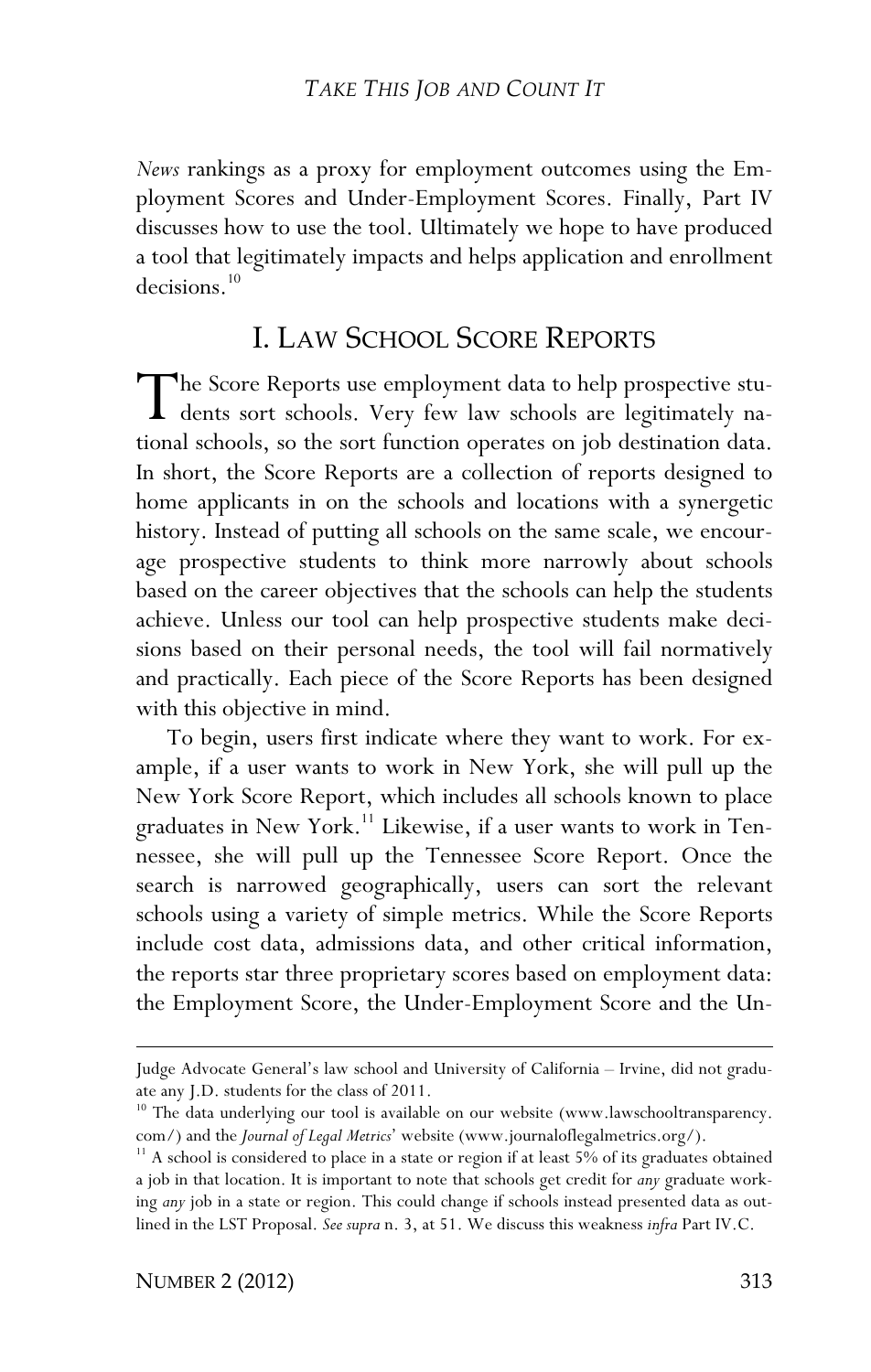known Score.

The Employment Score represents the percentage of graduates who have successfully started a career in the practice of law, though it does not judge the quality of that start. The Under-Employment score represents the number of graduates underusing their skills and credentials, not having successfully started any professional career nine months after graduating law school (shortly after their first loan payment was due). The Unknown Score rounds out the trio, showing how many graduates either did not report what sort of job they had or an employment status at all.<sup>12</sup>

Each of these scores helps to answer a different question. We foresee prospective students using the Employment Score to answer, "What are the chances I will have a legal career?" while the Under-Employment Score answers, "And if I'm not on track out of the gate, what are the chances that I underutilize the skills and credentials I obtain through law school?" The Unknown Score interacts with the two other scores by indicating their degree of completeness and reliability. Each score boils complex data into a single percentage so users can see intuitive, upfront approximations of risk. Whether a user decides a school is too risky because so few graduates successfully enter the legal profession, because so many are underemployed, or because so many are conspicuously absent from the dataset, the user can decide whether a particular score resides in dangerous territory using their judgment, not ours. The underlying structure of the Score Reports recognizes that the ABA's approval does not preordain sound choice, while projecting intuitive information that effectively guides applicants through the admissions process.

From here users begin the process of unbundling the school's outcomes and value. By combining the scores with geographic lookups, the Score Reports help users begin to understand how well

 $12$  The three scores will not add up to 100% because there are jobs that do not fit within the Employment or Under-Employment Scores, such as jobs that require professional skills or training, or where the J.D. is a demonstrable advantage. Little is known about these jobs, including what the graduates are actually doing and whether graduates would have considered them to be an acceptable outcome when making the decision to attend law school.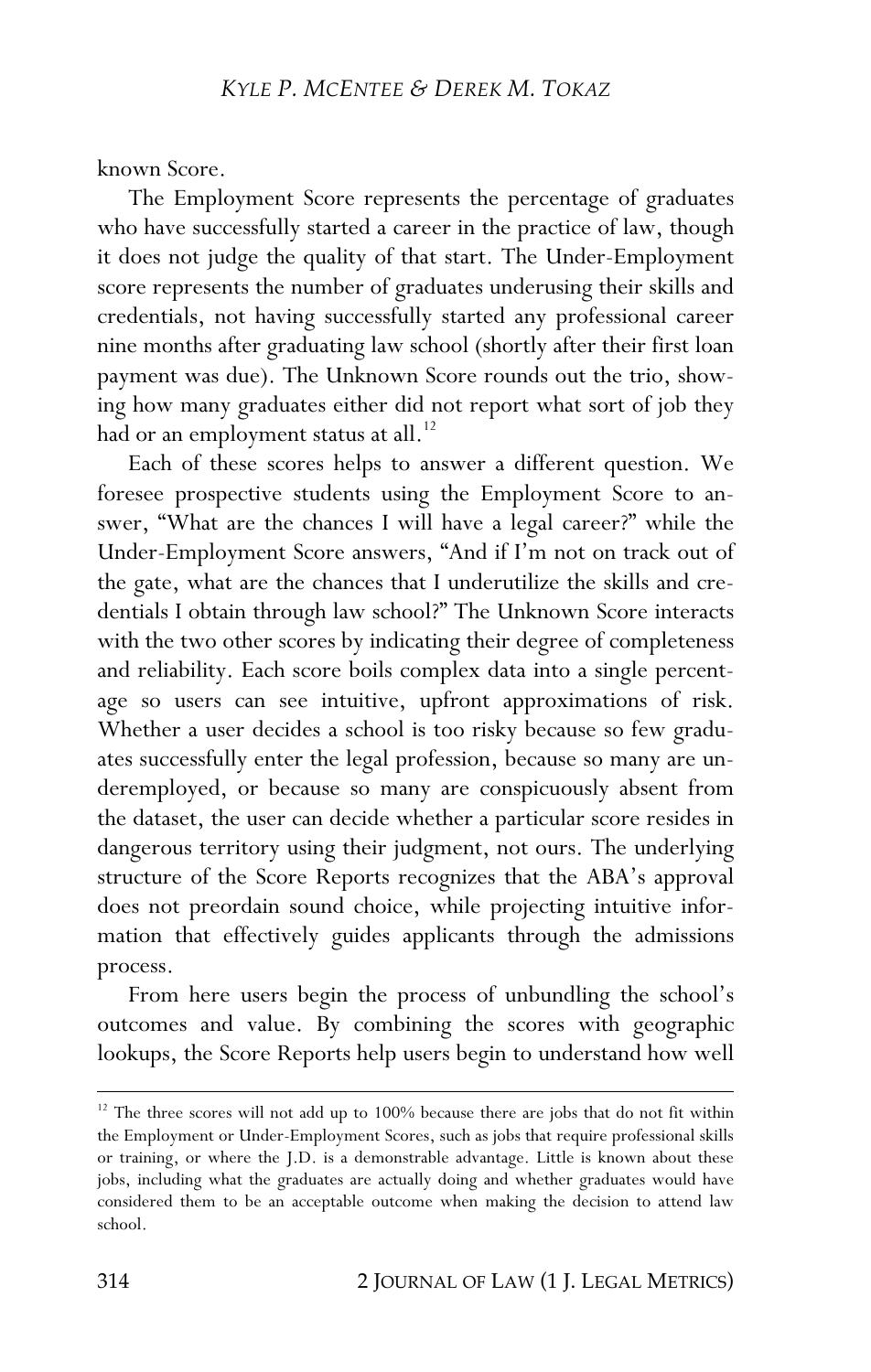individual schools facilitate entry into the legal profession in various markets. This only reflects the beginning for prospective students. They will still want to understand the kind of legal jobs graduates obtain, how much these jobs pay, $13$  and how much attending a school will actually cost. They will want to know whether they can get in, whether the education they receive will be high quality, and whether the education they receive will be relevant to their career aspirations. There is no magic potion that can reduce the relevant data into a single metric, but by coupling basic sorting with more detailed information in individual school profiles<sup>14</sup> we can simplify things to a useful and less overwhelming degree. Using this framework for choosing schools can help prospective law students apply with a more secure idea of how well different schools meet their individual career objectives. Nevertheless, at the end of the day, prospective students will need to continue investigating for themselves.

The remainder of this Part explains our scoring system more thoroughly. In particular, we discuss the reasoning behind each score, the steps we take to calculate each score, and a brief discussion about some job categories we notably included/excluded from the Employment Score and Under-Employment Score.

# *A. The Employment Score*

We want our Employment Score to have value for the majority of prospective law students, so we start with the conventional assumption that the bulk of people attend law school aiming to pursue

-

<sup>&</sup>lt;sup>13</sup> A note about salaries: the Employment Score does not distinguish jobs based on salary. First, salary response rates are too low, especially among lower paying jobs, so we cannot adequately distinguish jobs on these grounds. Further, the acceptability of certain salaries varies widely by person. A job paying \$45,000 may be perfectly acceptable to one who has graduated without debt, especially if the job is in the practice setting and/or area the graduate prefers. The same job may be ruinous to a student who has graduated with \$250,000 of debt. The salary situation is further compounded by government hardship programs and school-provided loan repayment assistant programs. We think it makes the most sense to leave it out of the score, and to make it easily accessible for students to make their own judgments.

<sup>&</sup>lt;sup>14</sup> Individual school profiles include all of the raw employment data we have for the school, along with various summaries of placement, additional scores, some basic rates, and as much salary information as we have collected.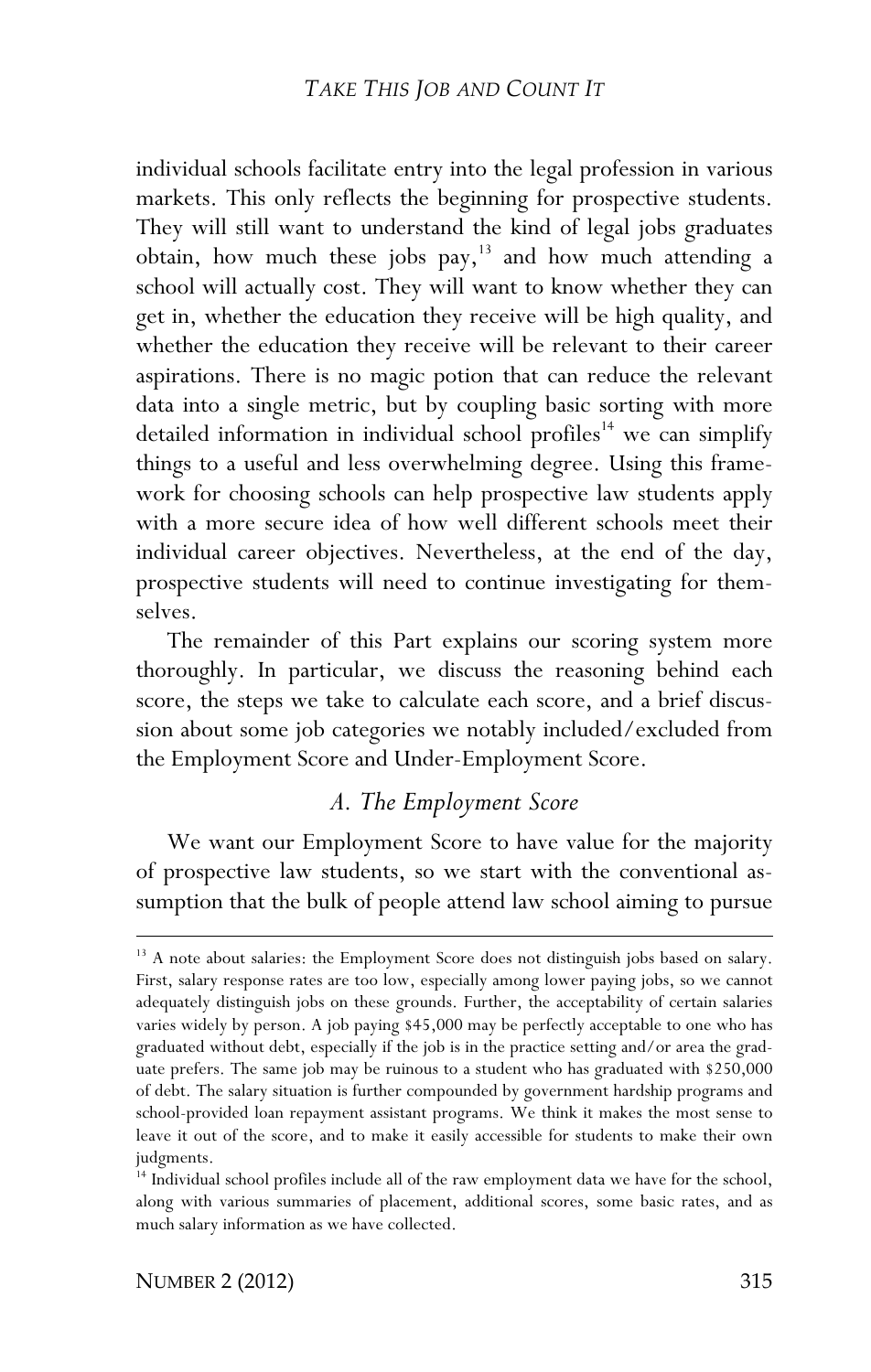a career practicing law. As such, the Employment Score reflects employment outcomes that proxy a successful start to a legal career. This is not a measurement of whether the graduate is in a position to repay his or her debt, or whether the outcomes justify the cost of attendance. Further, it is not measurement of the preferability of job outcomes. The score is about practicing law and becoming a member of the profession in more than a nominal sense.

#### *i. Score Calculation*

1. Start with jobs that require bar passage. This is the intuitive starting point, since people in these jobs are generally engaged in the practice of law.

#### **Employed – Bar Passage Required**

A position in this category requires the graduate to pass a bar exam and to be licensed to practice law in one or more jurisdictions. The positions that have such a requirement are varied and include, for example, positions in law firms, business, or government. However, not all positions in law firms, business, or government require bar passage; for example, a paralegal position would not. Positions that require the graduate to pass a bar exam and be licensed after beginning employment in order to retain the position are included in this category. Judicial clerkships are also included in this category.<sup>15</sup>

2. Remove graduates in Part-Time positions. These graduates are underemployed, as explained in the Under-Employment Score section.

#### **Part-Time**

A part-time position is one in which the graduate works less than 35 hours per week.<sup>16</sup>

#### **Full-Time**

A full-time position is one in which the graduate works a minimum of 35 hours per week.<sup>17</sup>

<sup>&</sup>lt;sup>15</sup> Art Gauido, Memorandum Regarding Reporting of Law School Placement Data, AMERICAN BAR ASSOCIATION (Nov. 8, 2011), www.americanbar.org/content/dam/aba/administrativee/ legal\_education\_and\_admissions\_to\_the\_bar/council\_reports\_and\_resolutions/2011\_qu estionnaire\_memo\_re\_placement.authcheckdam.pdf. <sup>16</sup> *Id*.

 $17$  *Id*.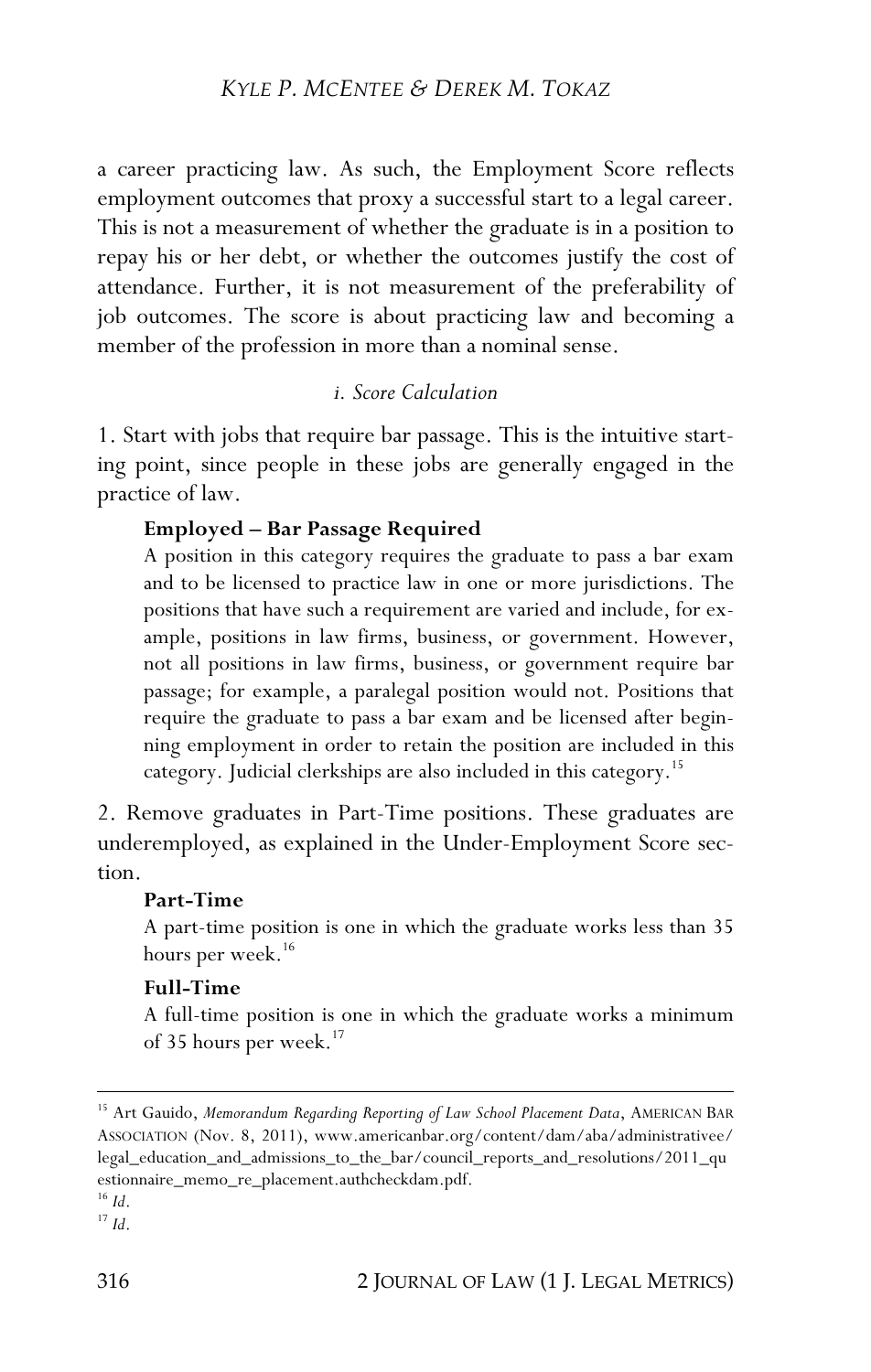3. Remove graduates in Short-Term positions. These graduates are underemployed, as explained in the Under-Employment Score section.

#### **Short-Term**

A short-term position is one that has a definite term of less than one year. Thus, a clerkship that has a definite term of one year or more is not a short-term position. It also includes a position that is of an indefinite length if that position is not reasonably expected to last for one year or more. A position that is envisioned by the graduate and the employer to extend for one year or more is not a short-term position even though it is conditioned on bar passage and licensure. Thus, a long-term position that is conditioned on passing the bar exam by a certain date does not become a short-term position because of the condition.<sup>18</sup>

#### **Long-Term**

A long-term position is one that does not have a definite or indefinite term of less than one year. It may have a definite length of time as long as the time is one year or longer. It may also have an indefinite length as long as it is expected to last one year or more. The possibility that a short-term position may evolve into a long-term position does not make the position a long-term position.<sup>19</sup>

*Note*: Jobs that are both short-term and part-time have only been deducted once.

4. Remove Solo Practitioners. We exclude these from the score because starting a sustainable practice shortly after graduating law school is unlikely. This is not to say it is impossible, but we do not know enough about their successes to include it. We do know that these jobs do not come with benefits and that solo practitioners struggle with fee collection, especially early on; thus, these positions have low to no income to start out, in addition to the capital costs required to hang a shingle.

## **Law Firm – Solo Practice**

The category of "solo practice" applies to a graduate who has truly established his or her own solo practice. It does not apply to a

#### <u>.</u> <sup>18</sup> *Id*.

<sup>19</sup> *Id*.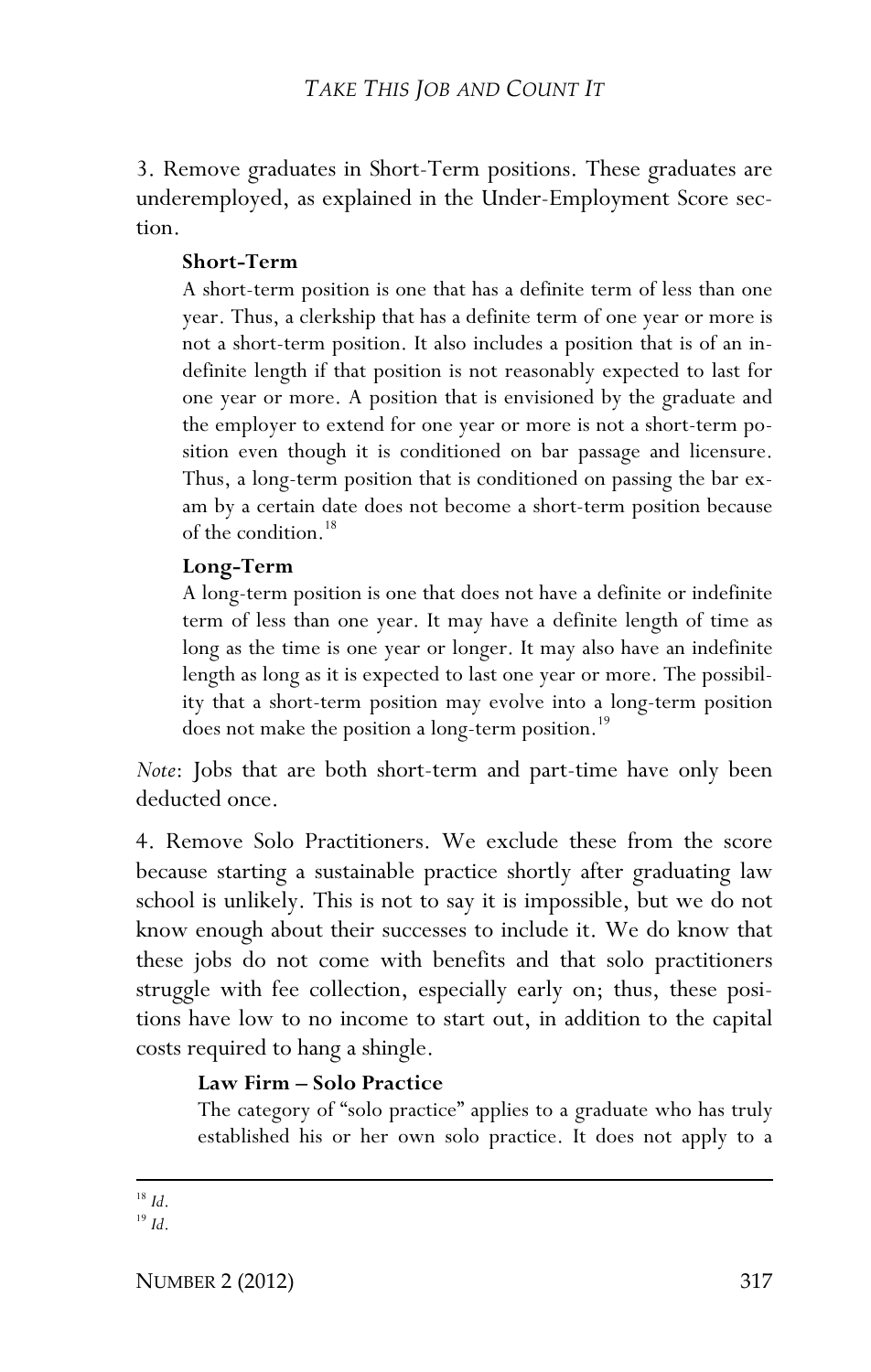graduate who is unemployed, but who may be willing to take an occasional client while still seeking employment.<sup>20</sup>

*Note*: Solo practitioners that are either short-term or part-time have already been deducted.

5. Divide by the total number of J.D. graduates. The result (a percentage) is the Employment Score.

## *ii. Notable Exclusions*

#### 1. Alternative Careers

There are certainly people who attend law school with other aims, and they may find desirable work outside of the practice of law. By not including these jobs we are not saying they are bad jobs, only that they are not jobs in the practice of law. We also contemplated how including alternative careers would affect the utility of the scores.

For people interested specifically in a non-legal career, including these jobs in the Employment Score would not make the score more meaningful. Such a mixed score would be determined primarily by legal job placements, and as such a mixed legal/non-legal score does not really tell prospective students about alternative job placement. For people interested in only a legal career, the addition of nonlegal jobs greatly depreciates the value of the score by including a number of jobs they are not interested in.

The only group that would be well served by a mixed score is a group who would be okay with pretty much any job upon graduation. While there may be some third-year students and recent graduates scrambling for any job they can obtain, we believe few people have such an attitude before entering law school. Further, this group needs only to add the Employment Score with whatever other job classifications they find satisfactory. We feel it is easier for prospective students to add in additional numbers than to try to slice our score apart to find the sector they are interested in.

 $\overline{a}$  $20$  *Id*.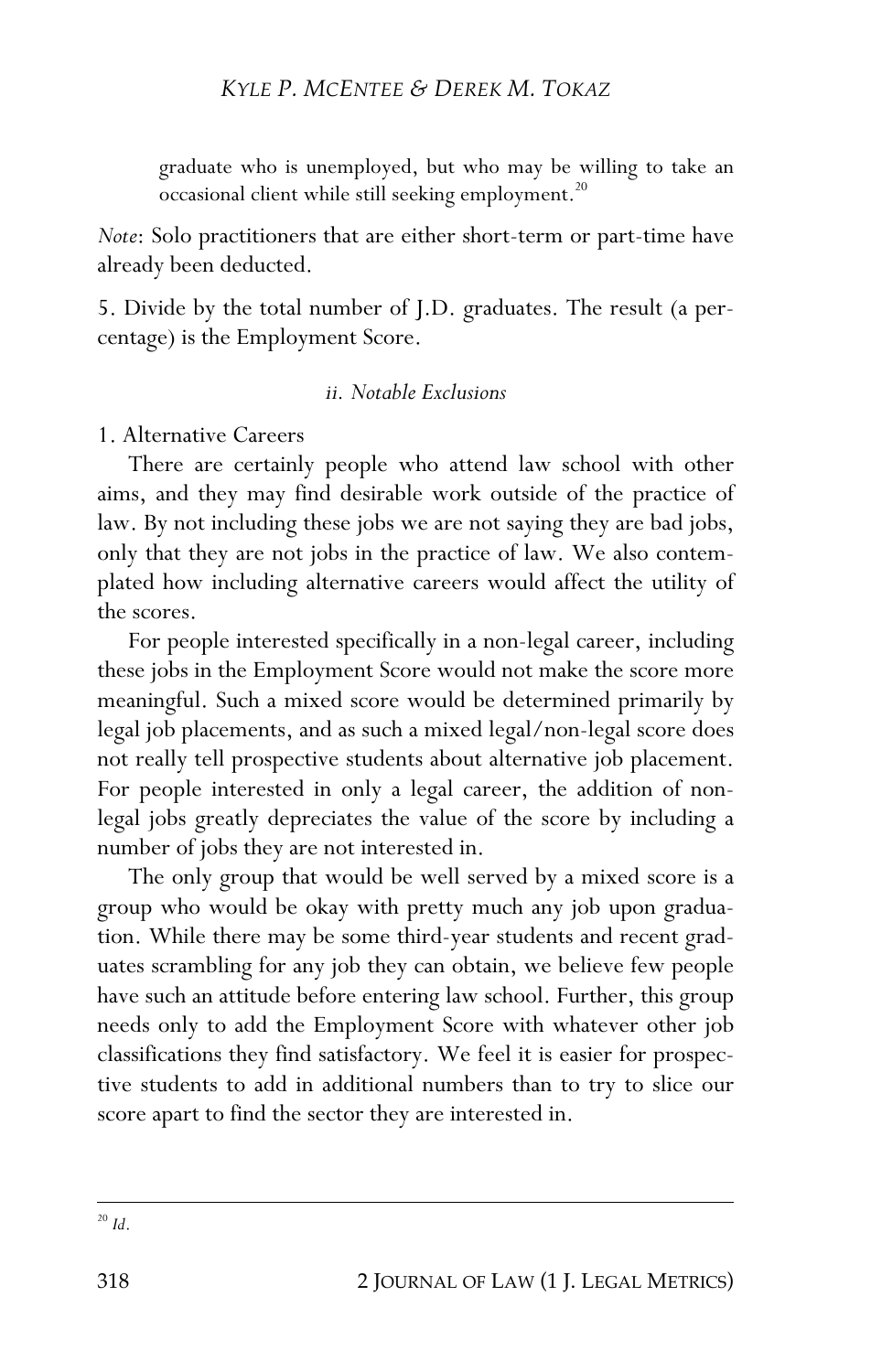#### 2. Solo Practitioners

We chose to exclude solo practitioners from the score for much the same reason as we exclude people taking non-legal jobs. Including solo practitioners makes the score less meaningful for people who are planning to seek traditional employment practicing law. At the same time, including solo practitioners would not make the score more valuable for people who plan to have a solo practice upon passing the bar – employment rates are not terribly meaningful to people planning to be self-employed.

However, solo practitioners may represent opportunities lost for law schools in terms of people who could have been counted in the Employment Score, but self-selected into solo practice. Schools may object because self-selection away from other jobs into solo practice reduces how well the score reflects a school's opportunities. Yet, we submit that people are far more likely to open a solo practice when they do not have other opportunities. If a school prides and sells itself on its ability to incubate solo practitioners, it ought to find another way to prove its graduates are different. We would like to think schools in this category would want to do this.

#### *iii. Debatable Inclusions*

1. Judicial Clerkships

Although graduates taking clerkships are not engaged in the practice of law, these jobs count as "Bar Passage Required," and even though they have a definite duration, they count as long-term employment. The reason for treating clerkships this way is that they have long been understood as being even more competitive than law firm employment and leave the graduate with strong career options. Indeed, some judicial clerks receive offers during law school to work at a firm once the clerkship is complete. It is worth noting that there are insufficient published data to support the common understanding of post-clerkship employment, and some anecdotal evidence suggests that even graduates in prestigious one-year federal clerkships are having trouble finding gainful employment these days. 21

1

 $21$  Law schools, with some exceptions, do not typically release data regarding post clerkship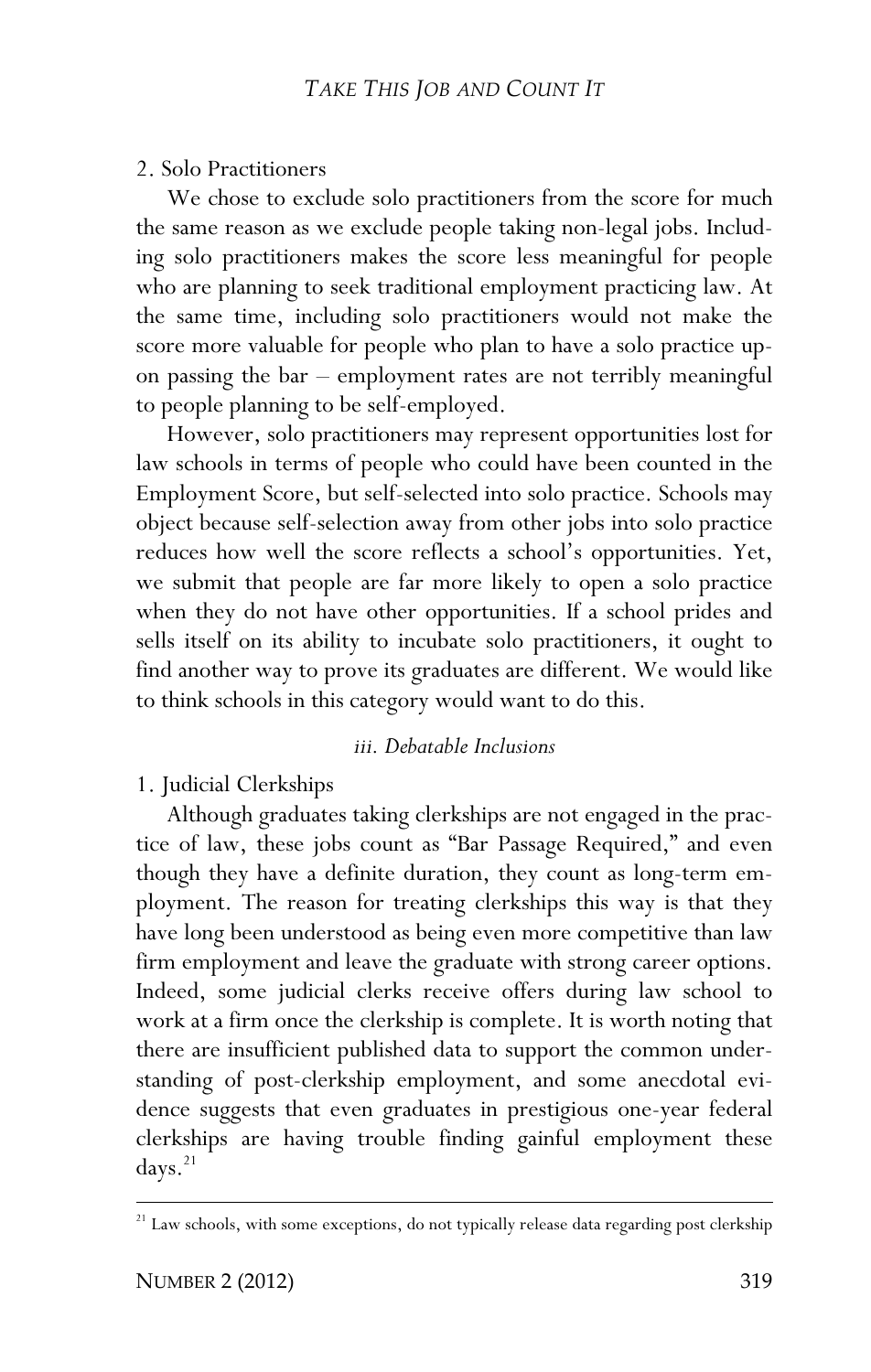However, at this time we have decided to hold with conventional wisdom on the matter. This is despite the precarious employment situation that results from a clerkship's definitive end date. (In fact, this point applies to our inclusion in the Employment Score of any graduate with a long-term, legal job that has a definite instead of indefinite duration.) At least these jobs grant the graduate an extra year to search for employment. Additionally, the clerkship experience should aid the law graduate in his or her job search, which the graduate can undertake in the open and with immense job security.

#### 2. School-Funded Jobs

#### **School-Funded Jobs**

A position is law school or university funded if the law school or the university of which it is a part pays the salary of the graduate directly or indirectly and in any amount. Thus, a person employed by the law school in the law library or as a research assistant, research "fellow," or clinic staff attorney has a law school funded position. Similarly, if the position is in the university's library, the position is university funded.

The position is funded directly if the graduate is on the payroll of the law school or the university. The position is funded indirectly if the law school or the university funds another entity in any way and in any amount to pay the salary. The position is also funded indirectly if it is paid through funds solicited from or donated by an outside supporter. Thus, a position in the law library is funded directly by the law school. A position in a legal services office or a law firm that is funded in any amount by the law school is funded indirectly by the law school.<sup>22</sup>

School-funded jobs present an interesting issue for any measurement of employment outcomes because they can span a range of jobs from the desirable to the illusory. On one end are year-long, full-time appointments in jobs that involve substantive legal work, provide valuable experience, and genuinely advance a recent gradu-

outcome. Yale is an example school that does. *Career Development Office – Employment Statistics*, YALE LAW SCHOOL, www.law.yale.edu/studentlife/cdoprospectivestudentstats.htm (last visited June 23, 2012).

<sup>22</sup> Gauido, *supra* n. 15.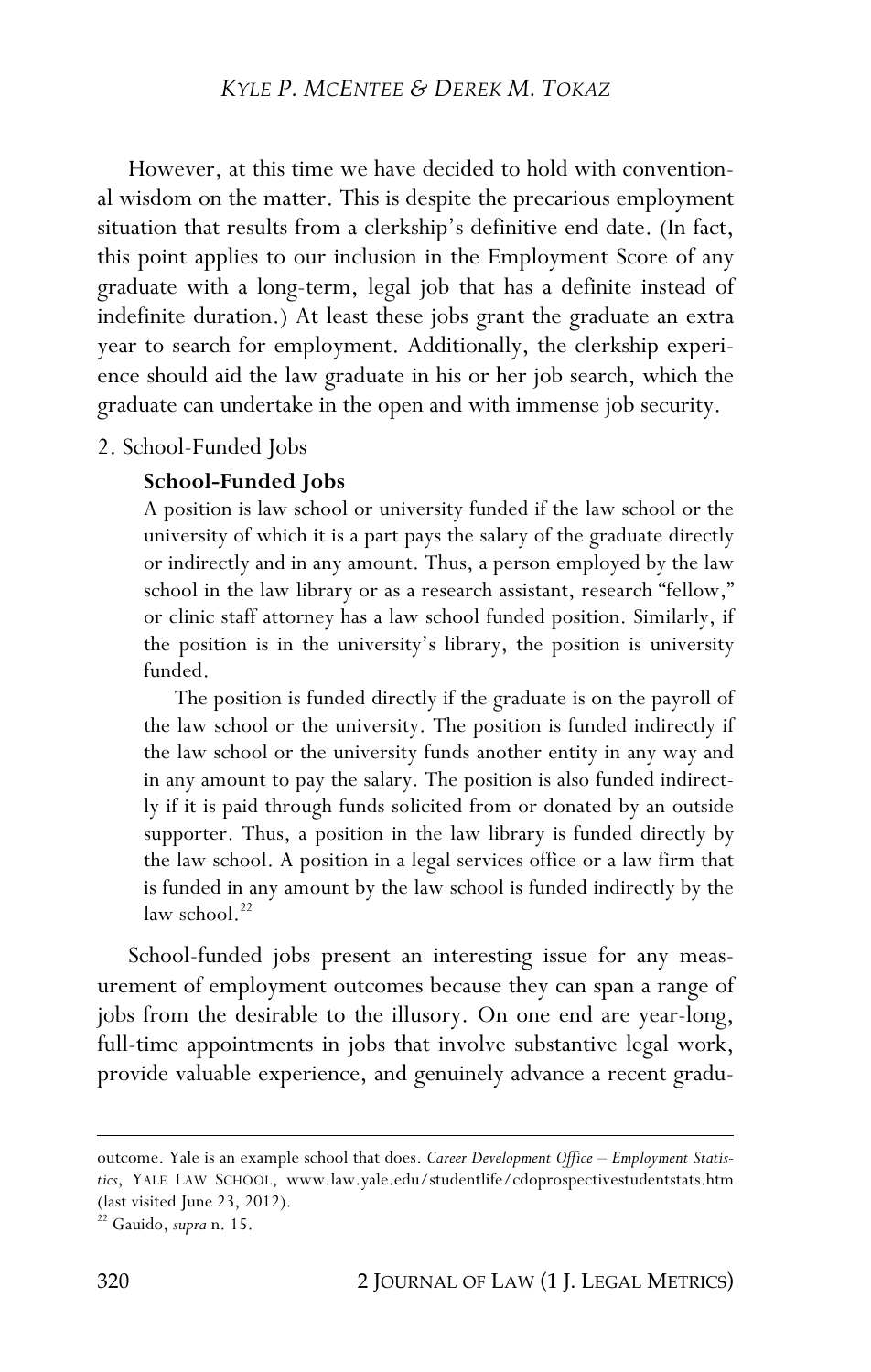ate's career. On the other end are part-time positions that last only a short time and are timed to coincide with the nine month employment survey. With increasing attention drawn to school-funded jobs, and several schools employing more than 10% of their graduates, any measurement of employment outcomes would be remiss if it did not take these positions into consideration.

Our Employment Score makes no adjustment for short-term and part-time jobs funded by the school because none is needed. These jobs – often created with an eye towards inflating employment statistics – are already accounted for when we discount for short-term and part-time jobs. For full-time, long-term jobs funded by the school, we could not exclude jobs in this category even if we wanted. First, we cannot justify the assumption that all (or a critical mass) of long-term, full-time jobs funded by the school require bar passage – non-legal jobs have already been excluded and we do not want to risk excluding graduates twice.

Second, some of these jobs might actually be jobs with an indefinite term instead of a definite, one-year term. (It might be tempting to exclude definite-term jobs because of the likelihood that these jobs were structured to inflate employment statistics.) Jobs in clinics, as librarians, as writing instructors, or as professors each could have an indefinite term. Overall, the uncertainty here demonstrates how critical it is that schools disclose significantly more data on school-funded jobs.

#### 3. Law Firm – 2-10 Attorneys

Calling this debatable is an overstatement, but it warrants discussion nevertheless because there is a certain amount of skepticism about these jobs. To start, if a group of recent graduates band together to start their own firm, each counts in this category instead of as a solo practitioner. What causes us to exclude solo practitioners, then, would also cause us to exclude this segment of the 2-10 Attorneys category. But, because we do not have adequate data to create an assumption that a certain percentage of attorneys in this group should be excluded, and generally disfavor internalizing estimations, we do not make any adjustments to the Employment Score. We do caution Score Reports users to pay attention to the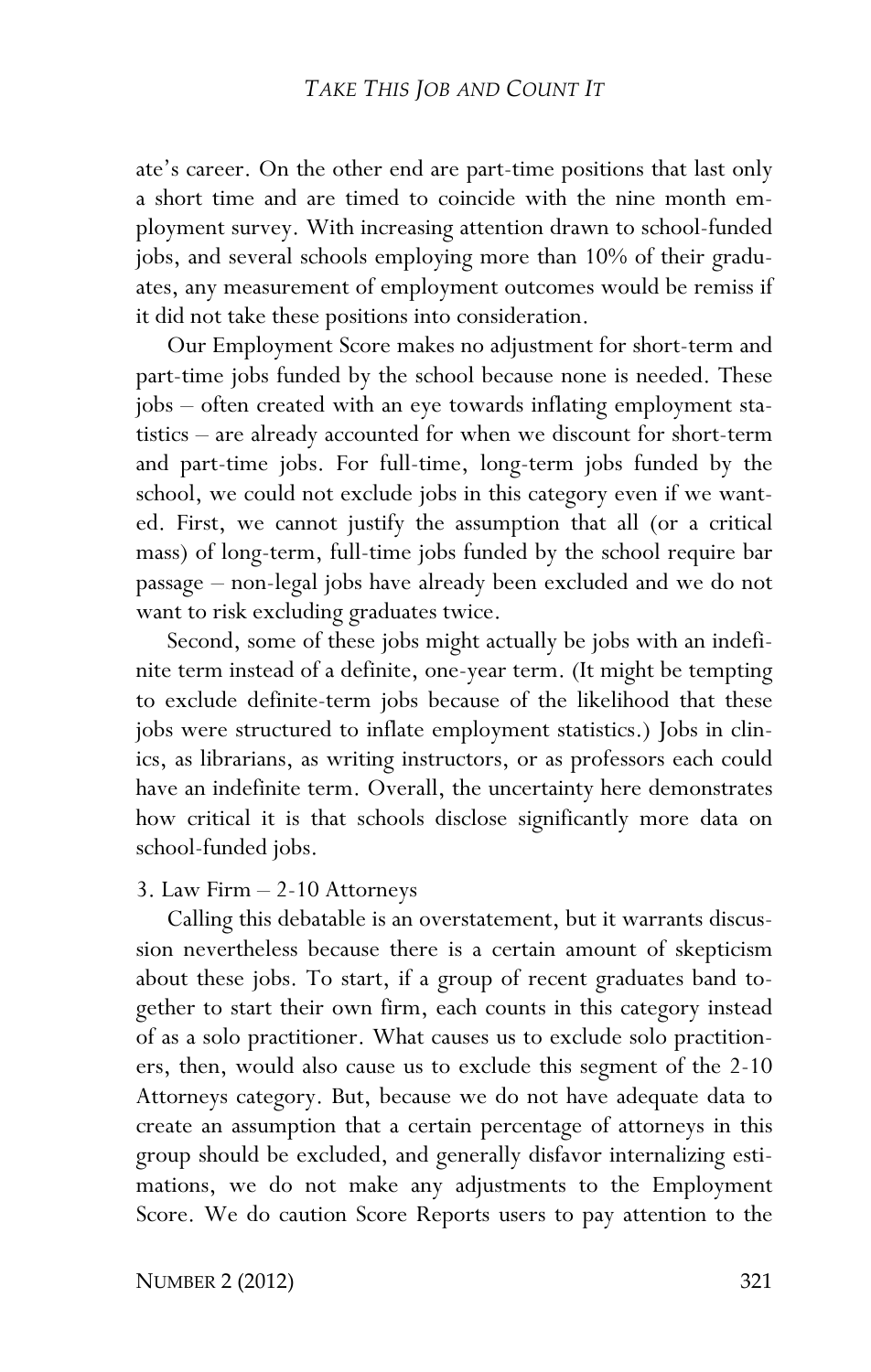salary response rates for this category as it provides some insight (albeit imperfect) into how these graduates are faring.

# *B. The Under-Employment Score*

Our Under-Employment Score represents graduates who are underusing their skills and credentials. These graduates have not started a professional career, legal or otherwise. It is composed of unemployed graduates seeking work, those in any part-time or short-term job, those in non-professional jobs, and those pursuing another advanced degree.

#### *i. Score Calculation*

1. Start with unemployed graduates.

#### **Unemployed – Start Date Deferred**

The graduate has accepted a written offer of employment by the February 15th reporting date, but the start date of the employment is subsequent to February 15th. In order to qualify in this category, the start date must be identified with certainty, or the employer must be compensating the graduate until actual employment begins.<sup>23</sup>

#### **Unemployed – Not Seeking**

As of February 15, 2012, the graduate is "not seeking" employment outside the home and is not employed. Graduates who are not seeking employment because of health, family, religious, or personal reasons are included. A graduate who is performing volunteer work and is not seeking employment is included. Also included is a graduate who is offered a position, turned it down, and is not seeking further employment as of February 15, 2012.<sup>24</sup>

#### **Unemployed – Seeking**

As of February 15, 2012, the graduate is "seeking" employment but is not employed. A graduate who is performing volunteer work and is seeking employment is included. Also included is a graduate who is offered a position, turned it down, and is seeking another position as of February 15, 2012. A graduate who is studying for the bar exam and is not employed as of February 15, 2012, is considered to be seeking employment unless classification of the graduate as "not seek-

 $\overline{a}$ <sup>23</sup> *Id*.

<sup>24</sup> *Id*.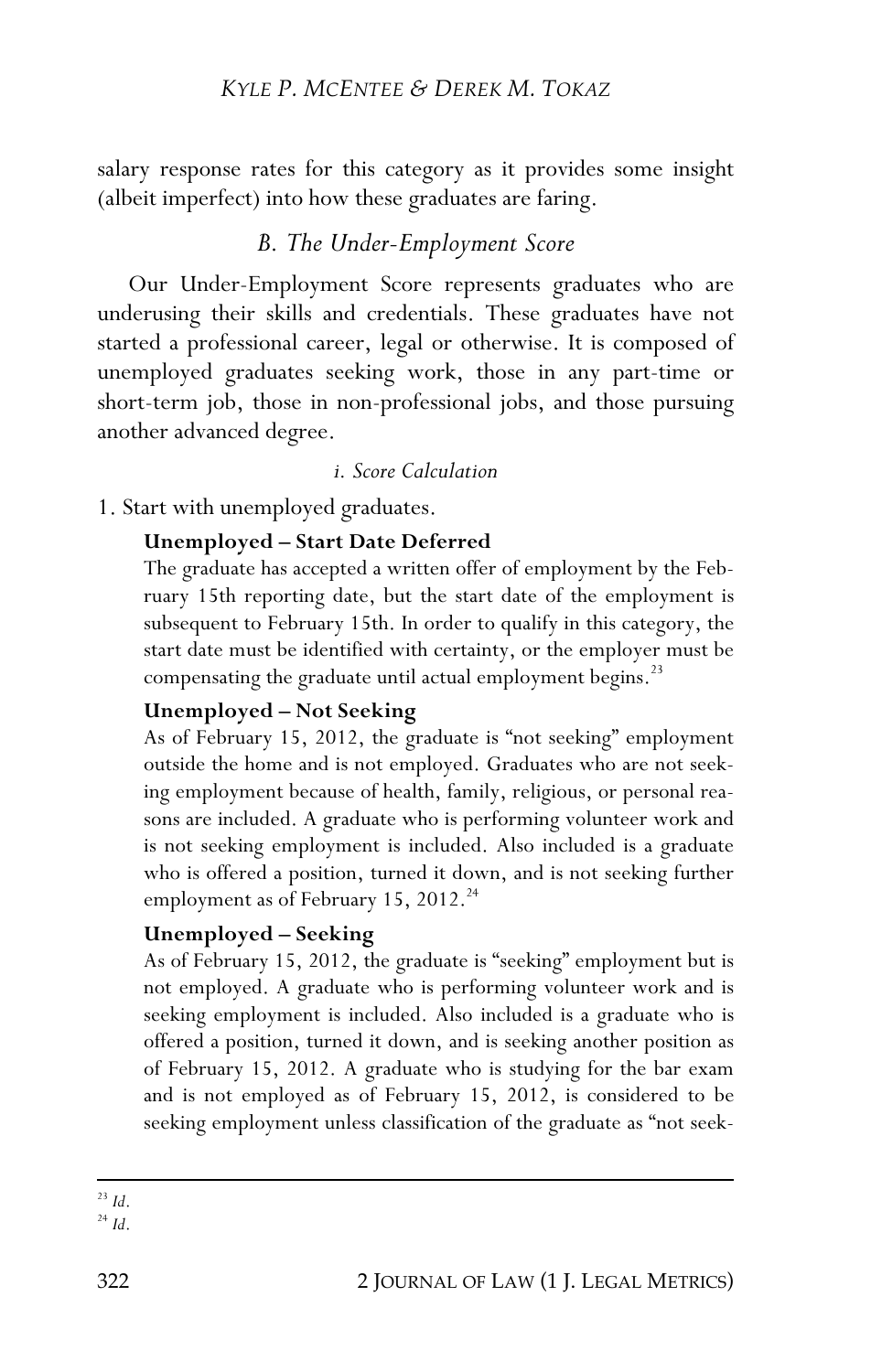ing" can genuinely be supported by the graduate's particular circumstances. A graduate who is employed as of February 15, 2012 but seeking another job should be reported in an employed category.<sup>25</sup>

2. Remove unemployed graduates for whom their start date is after February 15, 2012. We do not know enough about these graduates' career paths, although they have something lined up, to consider them underemployed.

3. Remove unemployed graduates who are not seeking work. They are not wholly attached to the labor force.

4. Add graduates in Short-Term and Part-Time positions. These jobs fall within the common usage of the term "underemployment." We further believe that such underemployment is accurately described as less than a successful start to a career. Some of these jobs may eventually lead to long-term, full-time employment, but that would require a significant change from the status quo attitudinally, by those in the profession, and substantively through significant job creation.

*Note*: We do not add a graduate with a part-time, short-term job twice.

5. Add graduates in Non-Professional positions. These jobs are not part of a career path.

#### **Employed – Non-Professional**

A position in this category is one that does not require any special professional skills or training.<sup>26</sup>

*Note*: We do not add a graduate working in a non-professional capacity twice.

6. Add graduates enrolled in advanced degree programs. These graduates have not yet started a professional career, but are instead in the process of acquiring further credentials.

## **Pursuing Graduate Degree Full Time**

The graduate is pursuing further graduate education as of February

## <u>.</u> <sup>25</sup> *Id*.

<sup>26</sup> *Id*.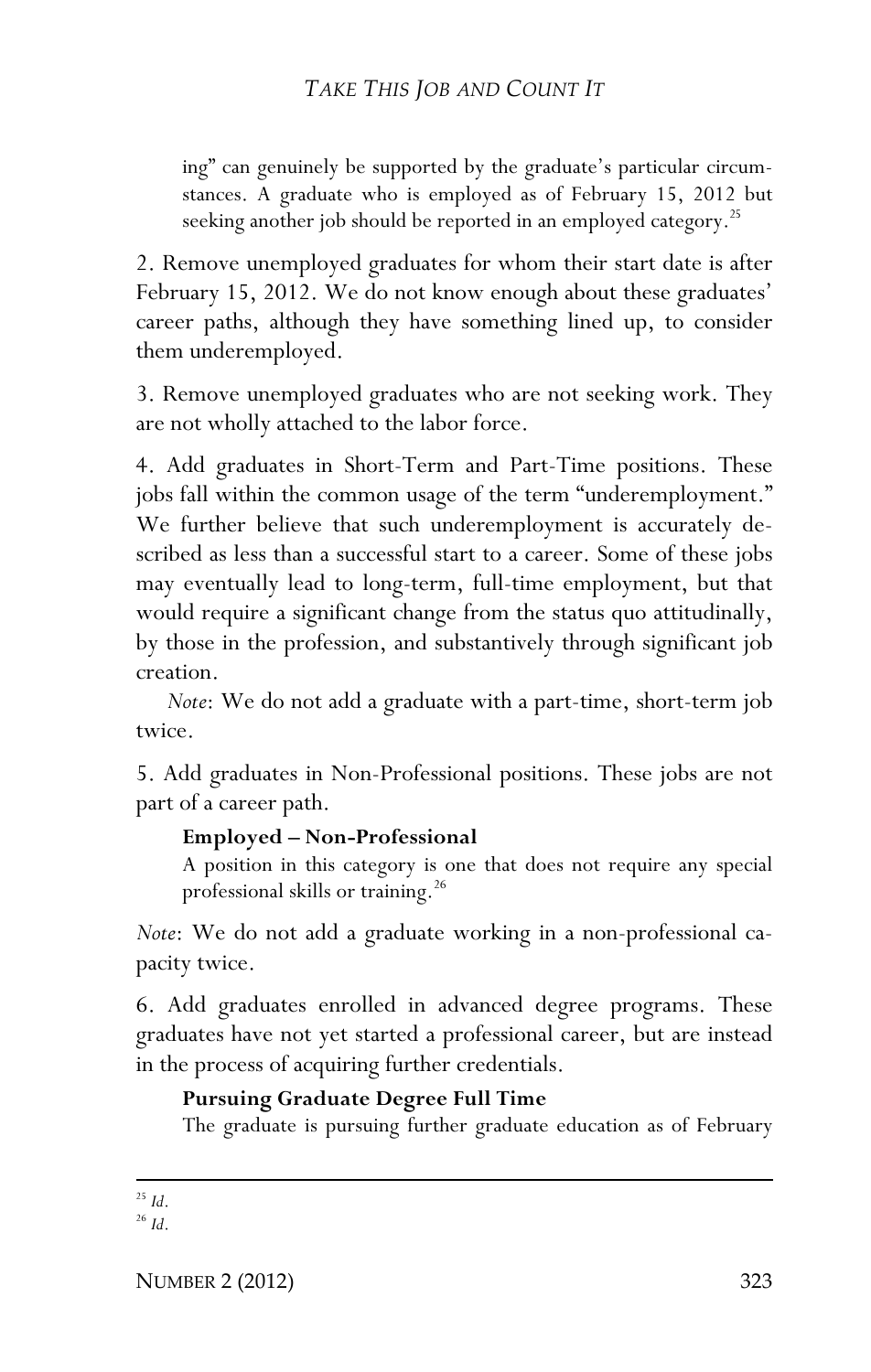15, 2012. Such academic programs include degree-granting and nondegree granting programs. Whether a graduate is enrolled full time is determined by the definition of full time given by the school and program in which the graduate is enrolled.<sup>27</sup>

7. Divide by the total number of J.D. graduates. The result (a percentage) is the Under-Employment Score.

#### *ii. Notable Inclusions*

1. Advanced Degree

People seeking an additional advanced degree span a wide range of scenarios. Some graduates are in highly competitive PhD or SJD programs and will later gain a coveted tenure-track professorship. Others are merely waiting out a bad job market by spending another year in school, or hoping to enhance a degree that has proven insufficient for finding suitable work. Regardless of what drives graduates to pursue further education, people seeking an additional degree have not yet started a full-time professional career any more than someone who just started law school has become a lawyer. Unlike those in the "not seeking" category, these people's removal from the job force has more to do with insufficient credentials rather than personal reasons. They are not ready to seek employment.

#### *iii. Debatable Exclusions*

1. Unemployed – Not Seeking

Though graduates in this category are unemployed, they are unemployed in a way that makes their status of little interest to a prospective student looking at employment outcomes. A prospective student looking at employment statistics is almost certainly planning to seek work after graduation and is thus primarily interested in outcomes of other people who are seeking work. While we exclude these graduates from our Under-Employment Score due to the category's definition, we must note that the category raises serious concerns and is ripe for abuse.

 $\overline{a}$ <sup>27</sup> *Id*.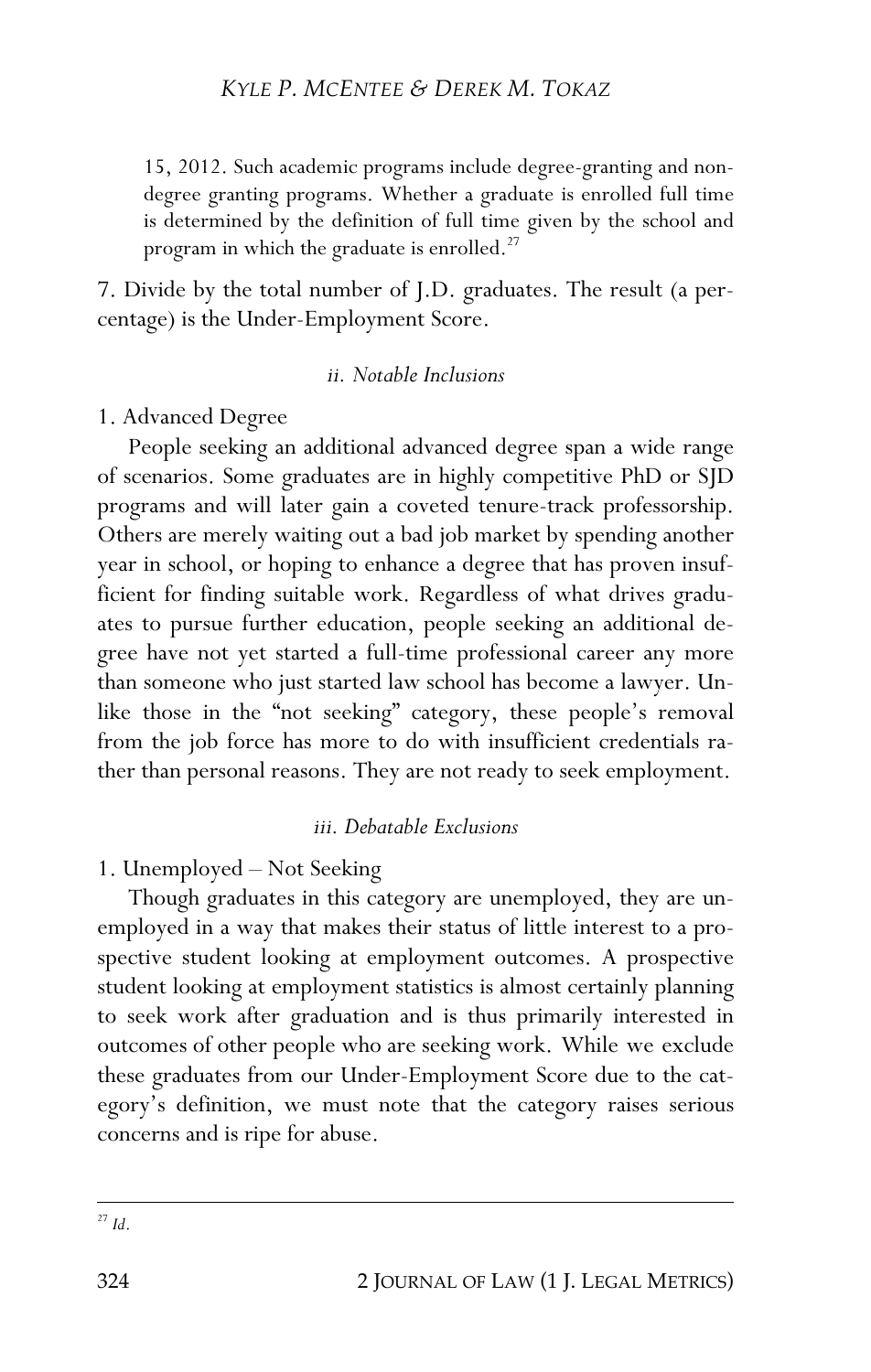For 2010 graduates, 2.9% were not seeking work, and for 2011 graduates, 2.4% were not seeking work either. These are rather high percentages for a group like law school graduates, especially compared to the 1.7% of the national workforce not actively seeking work.28 Part of the reason may be that the category combines two very different groups – people who have voluntarily opted out of the labor force and people who want to work but have become discouraged and given up (however the school defines this). While a prospective student would not be concerned with people who voluntarily leave the work force, they would be very interested in people who have had such a bad experience seeking work that they have  $\frac{1}{29}$ 

Despite our concerns, we have decided that our suspicions are not enough to go on, and thus we assume for now that schools do not abuse the category. However, to guard against opportunism, we will flag Under-Employment Scores when the "not seeking" category is suspicious.

# *C. The Unknown Score*

Our Unknown Score points out the holes in the data. It tells how many graduates either did not report what sort of job they had, or did not report an employment status at all. If we do not know these employment outcome characteristics, we do not know whether to

-

<sup>&</sup>lt;sup>28</sup> In February 2012, there were 2.6 million people not seeking work but "marginally attached" to the workforce; that is, they had sought work in the last year but were not actively seeking work at the time of the survey. The total size of the workforce at the time was approximately 154 million. *The Employment Situations – February 2012*, BUREAU OF LABOR STATISTICS (Mar. 9, 2012), www.bls.gov/news.release/archives/empsit\_03092012.pdf.

<sup>&</sup>lt;sup>29</sup> The Bureau of Labor Statistics ("BLS") uses a categorization of "marginally attached" that would be useful for law schools to replicate. In BLS employment data, people who are not presently seeking work but have sought work in the last twelve months are considered marginally attached. Those who have sought work in the last year but not in the last four weeks are further categorized as "discouraged." Law schools could adopt a similar categorization to avoid this problematic aggregation. *See BLS Glossary*, BUREAU OF LABOR STATISTICS, www.bls.gov/bls/glossary.htm#M. (last visited July 3, 2012) (defining "Marginally attached workers" as "Persons not in the labor force who want and are available for work, and who have looked for a job sometime in the prior 12 months (or since the end of their last job if they held one within the past 12 months), but were not counted as unemployed because they had not searched for work in the 4 weeks preceding the survey. Discouraged workers are a subset of the marginally attached.").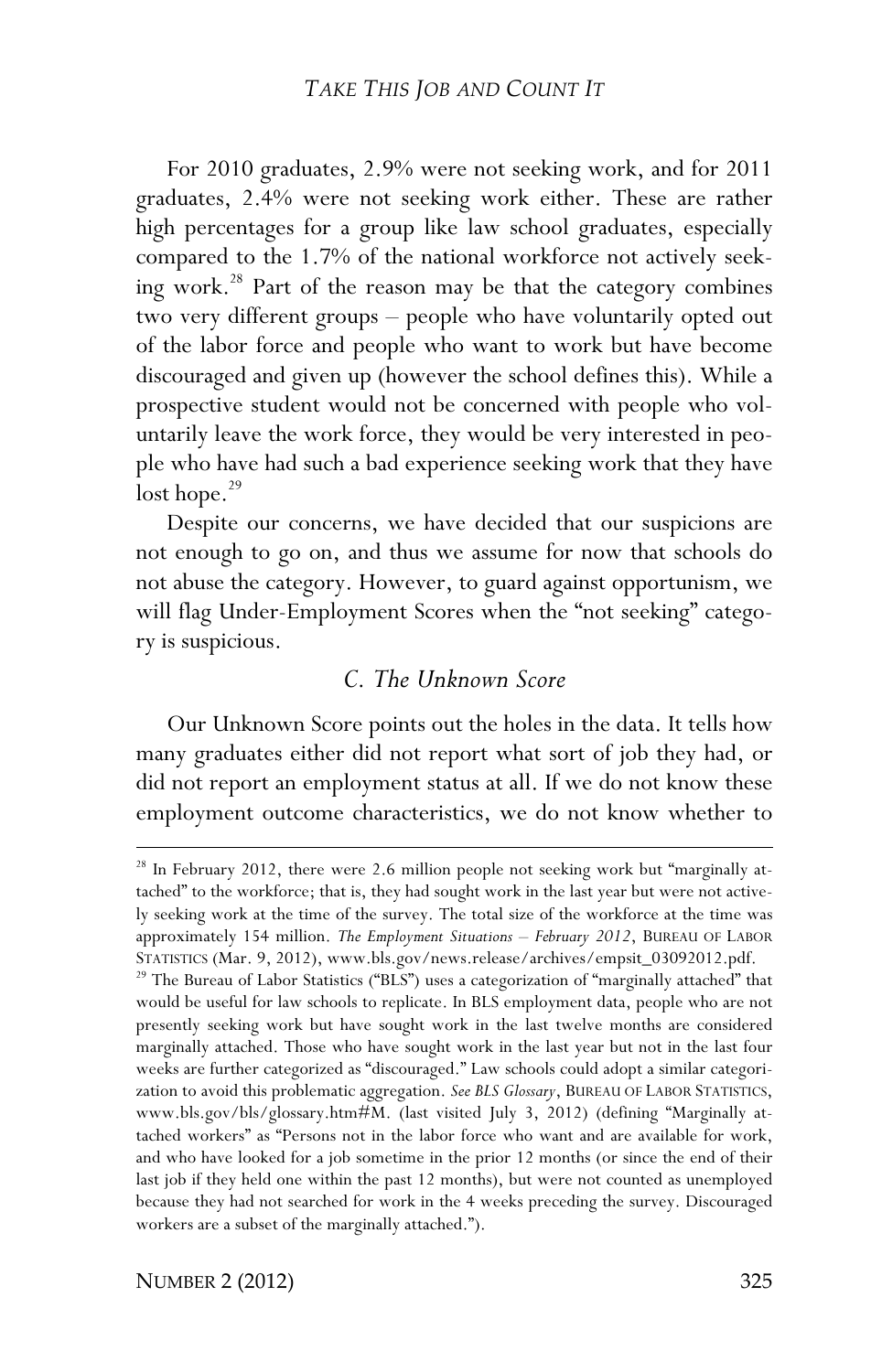# *KYLE P. MCENTEE & DEREK M. TOKAZ*

put these graduates in the Employment Score or Under-Employment Score. Nor do we know enough about what these graduates are doing post-graduation to consider them part of that murky middle category that resides between legal employment and underemployment.

1. Start with graduates for whom no employment data were gathered.

#### **Employment Status Unknown**

The law school does not have information from or about the graduate upon which it can determine the graduate's employment status.<sup>30</sup>

2. Add graduates who were employed, but details were unavailable about whether the job fell into the Bar Passaged Required, J.D. Advantage, Professional, or Non-Professional category.

#### **Employed – Job Category Undeterminable**

The graduate is employed, but there is insufficient information available to determine into which [] categories the position should be placed. This category should rarely be used and then, most often, only when the career services office knows nothing more than the fact of employment.<sup>31</sup>

3. Divide by the total number of J.D. graduates. The result (a percentage) is the Unknown Score.

# II. SUMMARY OF SCORES

These summaries of our three scores provide insight into the sta-These summaries of our three scores provide insight into the sta-<br>tus of employment and underemployment on a national scale.<br>While these summaries are of elmost no value to proposative stu-While these summaries are of almost no value to prospective students, and should not be used in application or enrollment decisions, we believe they are useful for understanding the overall legal employment situation and for informing legal education policy decisions. Prospective students will be well served by looking to placement data in a regional Score Report. We provide an abridged example of a report below in Part III.

<sup>31</sup> *Id*.

 $\overline{a}$ <sup>30</sup> *Id*.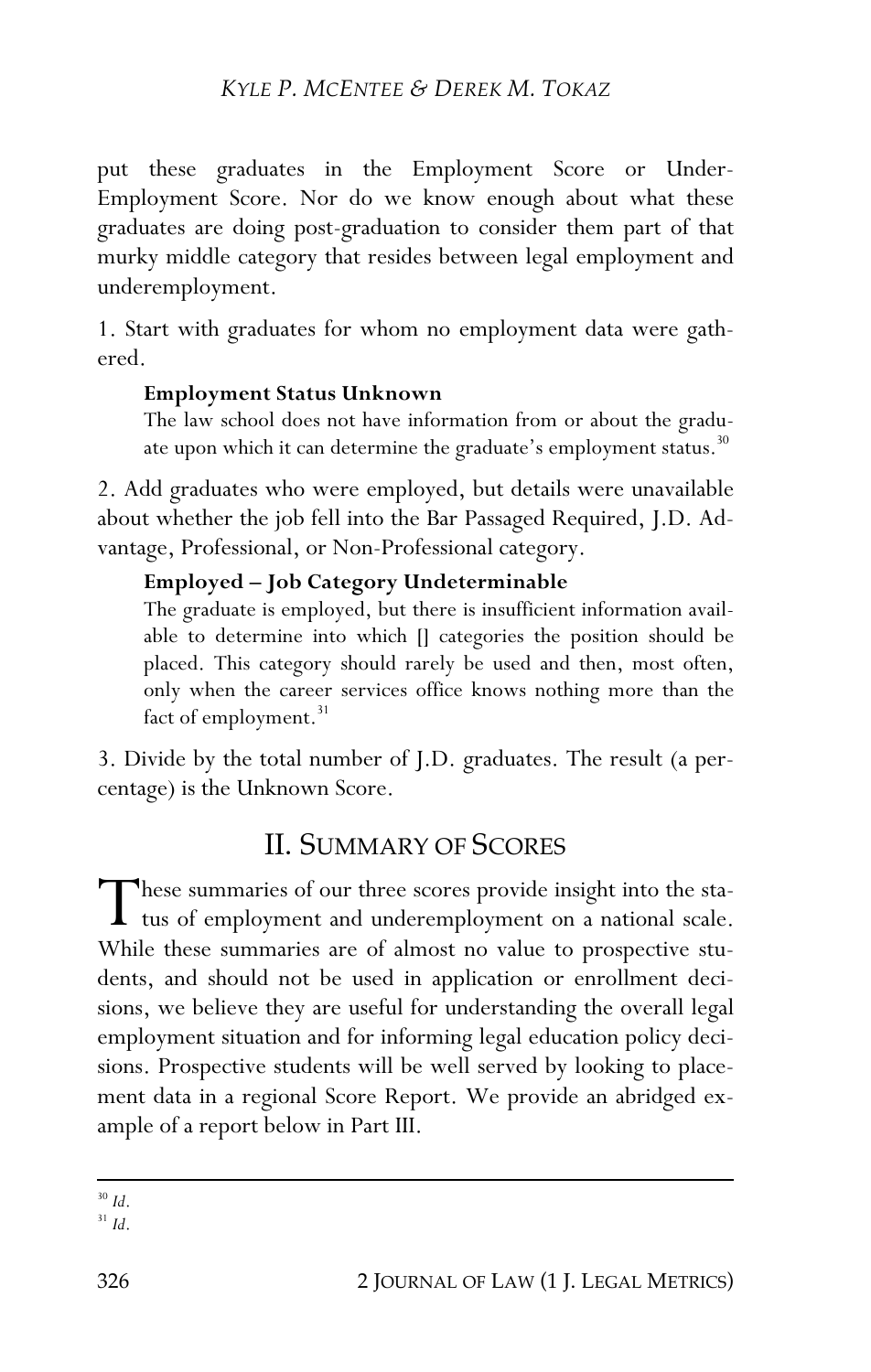# *A. The Employment Score*

According to the national Employment Score, 52.9%, many graduates from the class of 2011 significantly struggled to find ES Jobs.<sup>32</sup> The employment market affected law schools across the spectrum, whether public or private, or at traditionally high and low ranking schools. Simply put, law schools graduate too many students each year, and ES Jobs rarely appear from thin air. The following tables illustrate the distribution of these historically low rates.

|        | Percentile       |                  |        |                  |                  |        |        |
|--------|------------------|------------------|--------|------------------|------------------|--------|--------|
| Min    | 10 <sub>th</sub> | 25 <sub>th</sub> | 50th   | $7 \text{ c}$ th | 90 <sub>th</sub> | Max    | Avg.   |
| 16.70% | 34.00%           | 41.10%           | 51.10% | 60.30%           | 68.70%           | 94.70% | 51.80% |

TABLE 1

| <b>Employment Score</b> | $#$ Schools | % of All Schools |
|-------------------------|-------------|------------------|
| $< 25\%$                | 4           | $2.1\%$          |
| $< 33\%$                | 16          | 8.2%             |
| $< 40\%$                | 46          | 23.6%            |
| $< 50\%$                | 89          | 45.6%            |
| $> 50\%$                | 104         | 53.3%            |
| $> 52.9\%$              | 89          | 45.6%            |
| $>67\%$                 | 24          | 12.3%            |
| > 75%                   | 15          | 7.7%             |
| $> 90\%$                | 3           | 1.5%             |

TABLE 2

Some schools, especially among the top performing ones, did manage to create ES Jobs from thin air. For example, the law schools at George Washington University, New York University, and the University of Virginia created jobs for 80 (15.4%), 56  $(12.0\%)$ , and 64  $(17.0\%)$  members of their graduating classes, respectively. These school-funded jobs are long-term, full-time positions and were all or mostly all bar passage required, qualifying them for the Employment Score.

1

<sup>32</sup> "ES Jobs" are jobs that count towards the Employment Score, defined in Part I.A., *supra*. These jobs are long-term, full-time jobs that require bar passage, excluding solo practitioners.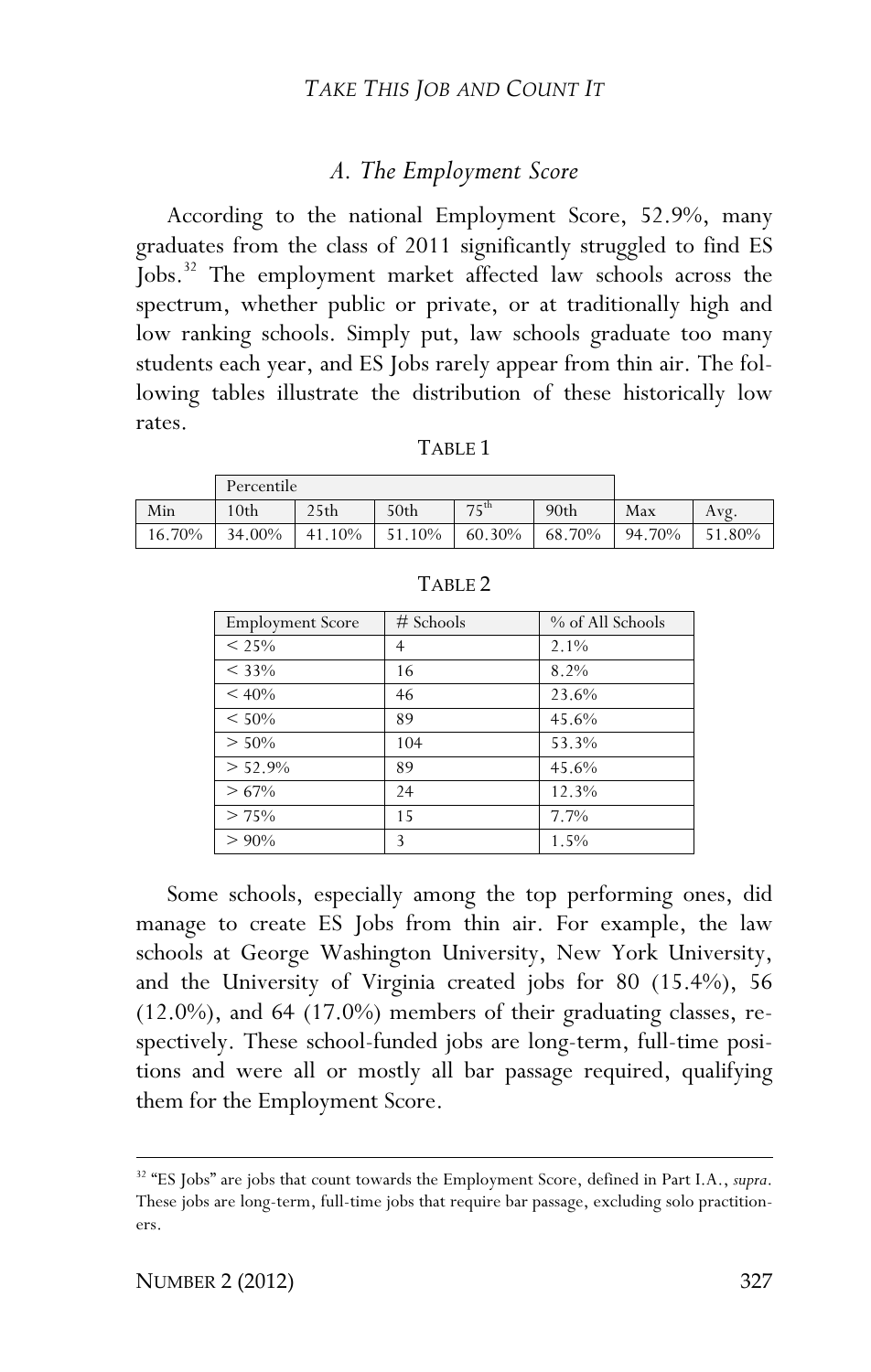Traditional gauges, such as LSAT scores and undergraduate GPA, do not appear to indicate a successful rate of obtaining ES Jobs, mostly due to simple market saturation. The University of Washington, for example, places at the 50th percentile of Employment Scores, with only 51.1% of graduates finding ES Jobs. The median student at Washington has an LSAT in the 90th percentile (164), a 3.67 GPA, and attends the highest ranked school in the state, yet this student's chances of an ES Job outcome by nine months after graduation are only slightly better than a coin flip.

Looking at schools at the top of the curve, there is not much improvement. Baylor and Emory are at the 90th percentile for Employment Scores, with 68.8% and 68.4% of their graduates finding ES Jobs. Baylor's median LSAT (162) is at the 86th percentile, while Emory's (165) is at the 92nd percentile. These schools have median GPAs of 3.69 and 3.70.

Comparing employment outcomes to admissions data shows that law schools accept the brightest of college graduates without offering them bright employment prospects. Put bluntly, the quality of law school applicants far outpaces the quality of law school employment outcomes. It is not a stretch to say it is bad for the U.S. economy to have many smart, hard workers sitting on the sidelines for three years while obtaining mountains of debt for a degree they will not directly use.<sup>33</sup>

# *B. The Under-Employment Score*

According to the national Under-Employment Score, 26.4% of 2011 graduates were underemployed. As with the Employment Score, schools across the spectrum had many underemployed graduates.

|       | Percentile |                  |        |                  |                  |        |        |
|-------|------------|------------------|--------|------------------|------------------|--------|--------|
| Min   | 10th       | $25^{\text{th}}$ | 50th   | 75 <sub>th</sub> | 90 <sub>th</sub> | Max    | Avg.   |
| 3.10% | $3.40\%$   | 19.70%           | 26.60% | 34.30%           | 40.00%           | 61.00% | 26.90% |
|       |            |                  |        |                  |                  |        |        |

| ۰BI ۰ |
|-------|
|-------|

<sup>33</sup> In fact, this is a view shared by at least one Supreme Court Justice. *See* Ashby Jones, *Scalia: 'We Are Devoting Too Many of Our Best Minds to Lawyering*, THE WALL STREET JOURNAL LAW BLOG (Oct. 1, 2009, 8:40 AM), blogs.wsj.com/law/2009/10/01/scalia-we-are-dev oting-too-many-of-our-best-minds-to-lawyering/.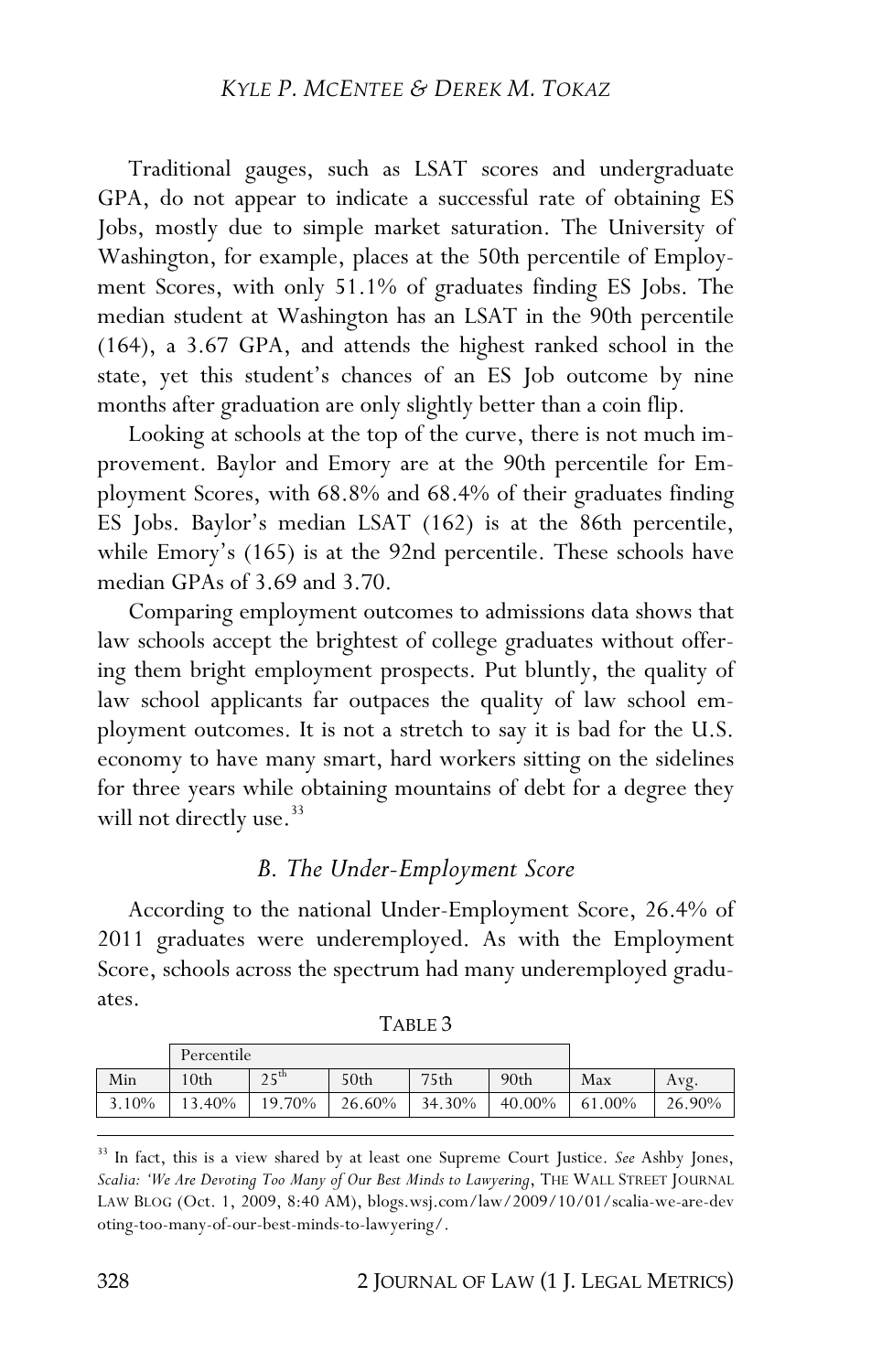| Under-Employment Score | $#$ Schools    | % of All Schools |
|------------------------|----------------|------------------|
| $< 2\%$                | $\Omega$       | $0.0\%$          |
| $< 5\%$                | 5              | 2.6%             |
| $< 10\%$               | 15             | 7.7%             |
| $> 10\%$               | 180            | 92.3%            |
| $> 20\%$               | 144            | 73.8%            |
| $> 25\%$               | 109            | 55.9%            |
| $> 26.4\%$             | 99             | 50.8%            |
| $> 33\%$               | 57             | 29.2%            |
| $> 40\%$               | 20             | 10.3%            |
| $> 50\%$               | $\overline{4}$ | $2.1\%$          |

TABLE 4

At the 50th percentile of Under-Employment Scores, the University of Southern California had 26.6% of its graduates underemployed nine months after graduation. Despite more than a quarter of graduates winding up underemployed, admissions standards at USC are extremely tight, with a median LSAT of 167 (95th percentile) and median GPA of 3.69. At the 90th percentile are Northeastern and the University of Oregon, with underemployment rates of 39.6% and 40.2% respectively. The median LSATs are 162 and 159. These students have done quite well academically prior to law school. Yet, despite being in the top quarter of LSAT takers, two out of five will find themselves underemployed.

Only five schools have Under-Employment Scores of less than 5%, and the lowest median LSAT of these schools is 170, at both University of Virginia and Stanford. While these underemployment rates are low compared to other schools, compared to the cost of attendance the rates are still quite high. Without scholarships, the lowest cost of attendance of these schools is the \$245,000 paid by a University of Virginia student receiving an in-state tuition discount.34 At the high end is Columbia's \$289,000 cost. Looking at

1

<sup>&</sup>lt;sup>34</sup> We use 2011-2012 tuition & fees prices and 2011-2012 indirect costs (room & board, etc.) to project debt owed by Class of 2015 graduates. *E.g. American University Washington College of Law School Profile*, LAW SCHOOL TRANSPARENCY, www.lawschooltransparency. com/clearinghouse/?school=american (last visited June 23, 2012). These projections assume a 3% annual tuition increase and 2% annual indirect cost increase each year. Interest calculations are time-sensitive – based on semester disbursement periods – and use a blended interest rate. The first \$10,250 each semester is weighted at 6.8%, the rest at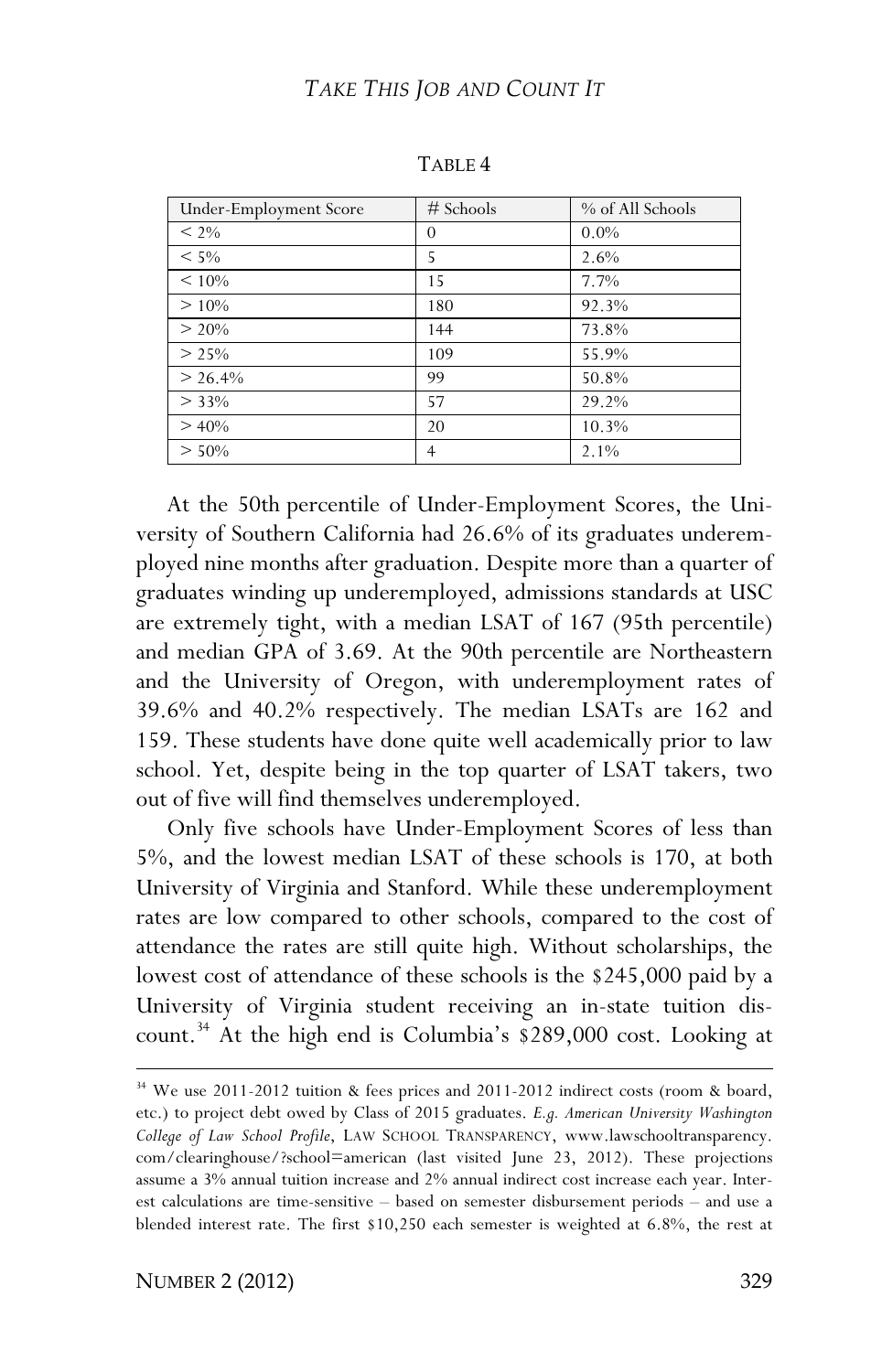#### *KYLE P. MCENTEE & DEREK M. TOKAZ*

Columbia's *U.S. News* ranking of #4 and seeing that it is the best school nationally in terms of underemployment might make it seem like a no-brainer. However, a 3.1% chance of underemployment is a significant risk for someone who will owe nearly \$300,000 when that first loan payment comes due.

## *C. The Unknown Score*

As usual, law schools did a very good job collecting data about their graduates. Nationally, only 3.9% of graduates had an unknown employment status or had a known status but an unknown type of job. The national score is 33% lower, only 2.6%, if we exclude the 15 outlier schools with scores over 10%. Because the Unknown Score is a reliability indicator, it shows that the Employment Scores and Under-Employment Scores are generally very reliable.

|          | Percentile |                  |                  |                  |                  |     |       |
|----------|------------|------------------|------------------|------------------|------------------|-----|-------|
| Min      | 10th       | $25^{\text{th}}$ | 50 <sub>th</sub> | 75 <sub>th</sub> | 90 <sub>th</sub> | Max | Avg.  |
| $0.00\%$ | $0.00\%$   | $0.60\%$         | 2.00%            | $4.60\%$         | $7.30\%$ 31.60%  |     | 3.40% |

| n.<br>۰. |  |
|----------|--|
|----------|--|

| Unknown Score | # Schools      | % of All Schools |
|---------------|----------------|------------------|
| $0\%$         | 32             | 16.4%            |
| $< 1\%$       | 66             | 33.8%            |
| $< 2\%$       | 97             | 49.7%            |
| $<$ 3%        | 123            | 63.1%            |
| $< 5\%$       | 154            | 79.0%            |
| $< 10\%$      | 183            | 93.8%            |
| $< 15\%$      | 189            | 96.9%            |
| $< 20\%$      | 191            | 97.9%            |
| $>20\%$       | $\overline{4}$ | 2.1%             |

#### TABLE 6

<sup>7.9%.</sup> The result is debt owed when a law school graduate must make their first loan payment six months after graduation.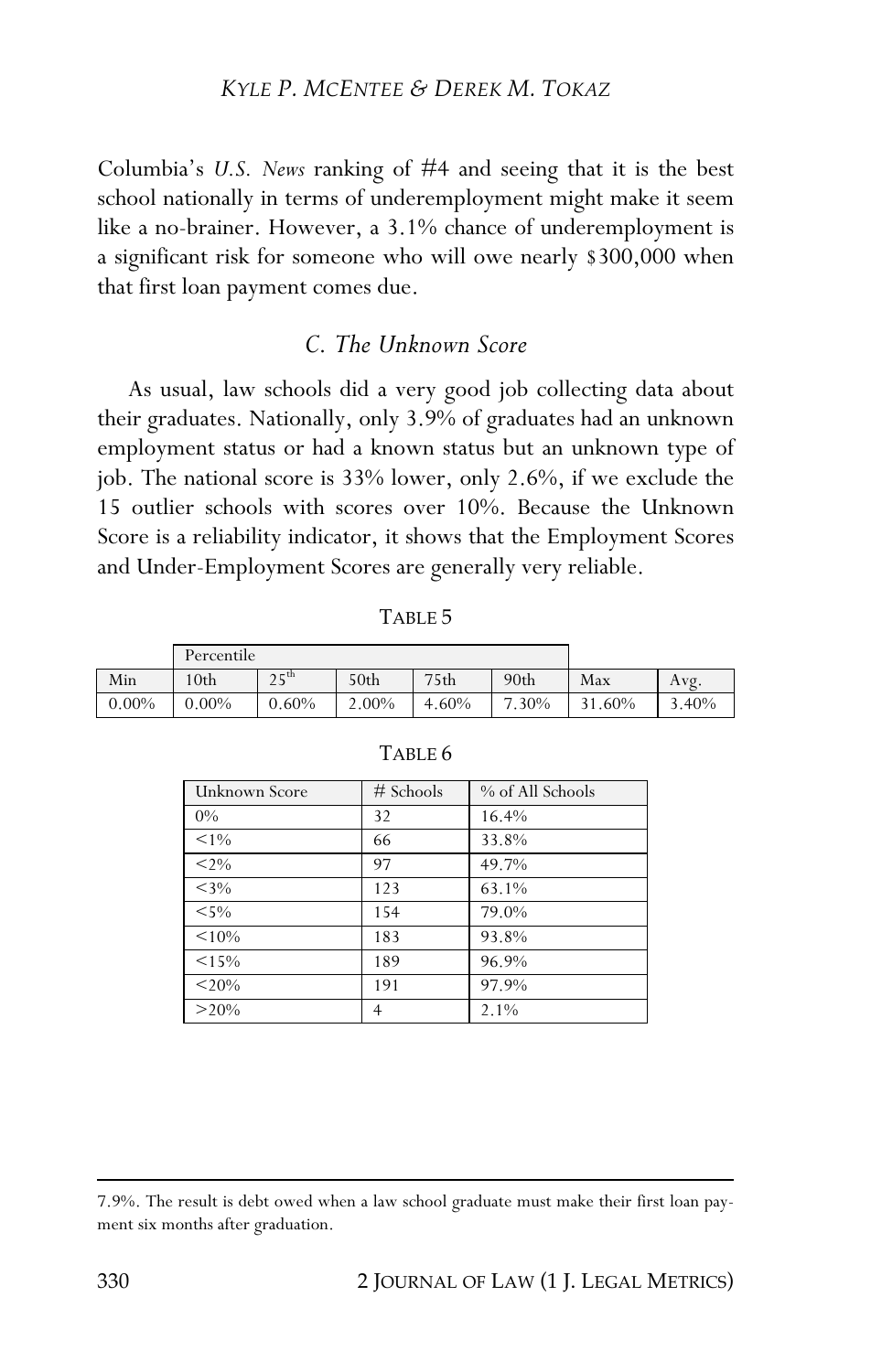# III. JUDGING THE *U.S. NEWS* RANKINGS AS A SORTING MECHANISM

"[M]ost applicants know that there is a direct correlation between where a student graduates from [and] their starting salary and career prospects, which is likely why rankings are consistently the most important consideration by far."

– Jeff Thomas, director of pre-law programs, Kaplan Test Prep<sup>35</sup>

ometimes finding the school that best meets one's personal and Sometimes finding the school that best meets one's personal and<br>Career objectives proves so challenging that seeking a shortcut<br>extually because a patienal path. The following short illustrates how actually becomes a rational path. The following chart illustrates how somebody would compare schools when holding the belief that *U.S. News* approximates expected job outcomes. As a school's ranking goes down, so too do expectations about how well the school's graduates fare in the entry-level marketplace.





The average applicant applies to 7 schools.<sup>36</sup> Some are reach or safety schools, in terms of admission chances, while others are targets. This variety commonly results in the dilemma: *should I take the* 

<u>.</u>

<sup>35</sup> Karen Sloan, *Survey suggests prospective law students still have stars in their eyes*, NAT'L L.J. (June 19, 2012), www.law.com/jsp/nlj/PubArticleNLJ.jsp?id=1202560100618.

<sup>36</sup> *LSAC Application Volume Summary*, LAW SCHOOL ADMISSION COUNCIL, www.lsac.org/LSA CResources/Data/lsac-volume-summary.asp (last visited July 4, 2012).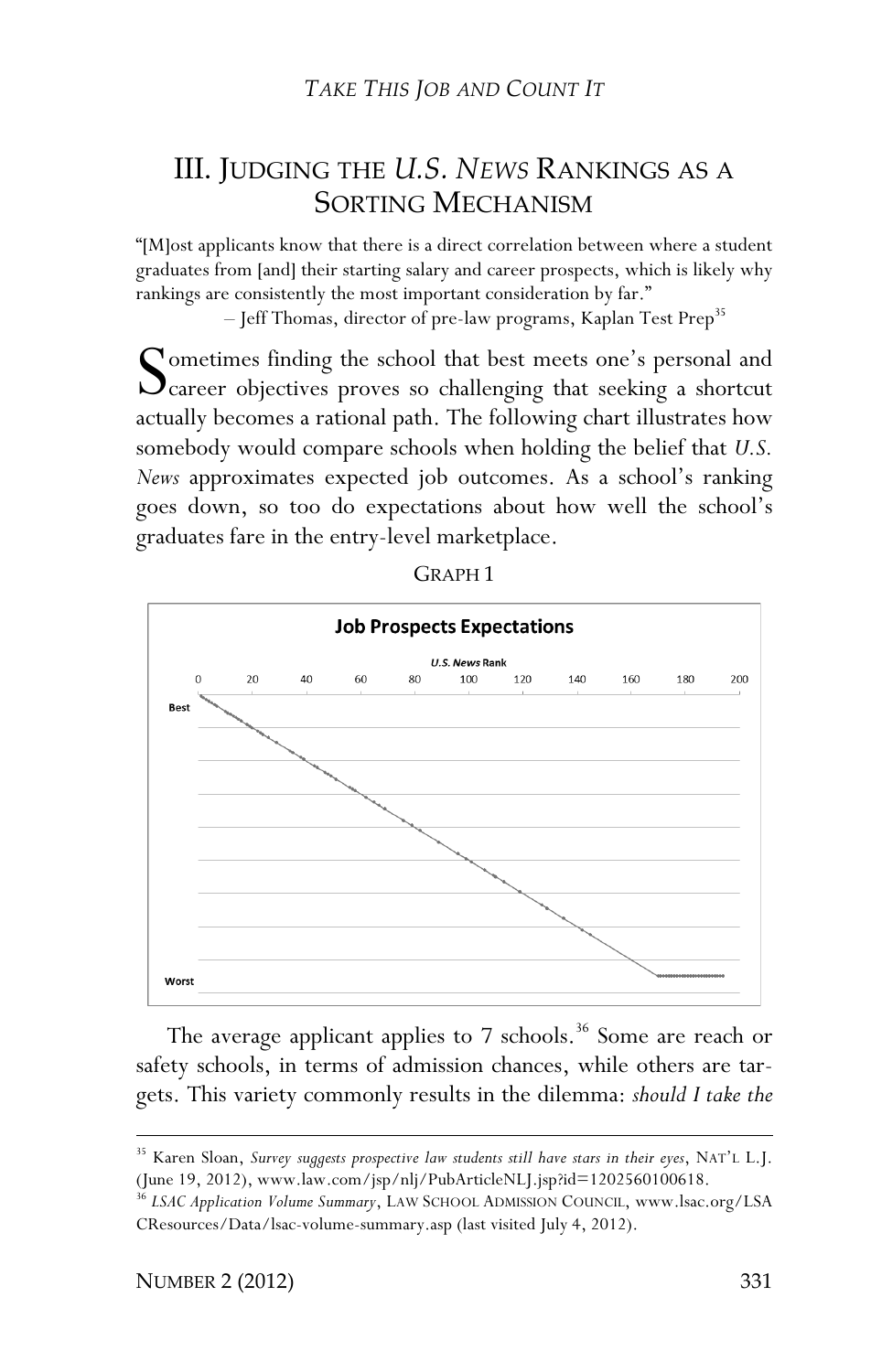#### *KYLE P. MCENTEE & DEREK M. TOKAZ*

*higher ranked school with little or no scholarship money over the lower ranked school with substantially more scholarship money?* This is foremost a question because of the ranking disparity, though we could expect prospective students to think that schools willing to offer greater discounts on tuition offer worse job prospects or educational quality. The decision then boils down to whether the additional ranking spots justify the price difference.

As it turns out, the *U.S. News* rankings do not correlate well to job outcomes past the very top-ranked schools.<sup>37</sup> Neither do the *U.S. News* rankings correlate well to predicting underemployment. The *U.S. News* rankings fail in two critical ways. First, ranking does not correspond to job outcomes in the legal profession. Second, the margin between the ordinals of two schools does not predict the margin in job outcomes. Both failings make it inadvisable to use the *U.S. News* rankings as a way to pick schools when job outcomes are a concern.

# *A. Predicting Job Outcomes* GRAPH 2



<sup>&</sup>lt;sup>37</sup> Because *U.S. News* does not rank the bottom 49 schools, we assign these schools all a rank of 170, a point between the total number of schools (195) and the last ranked school (145).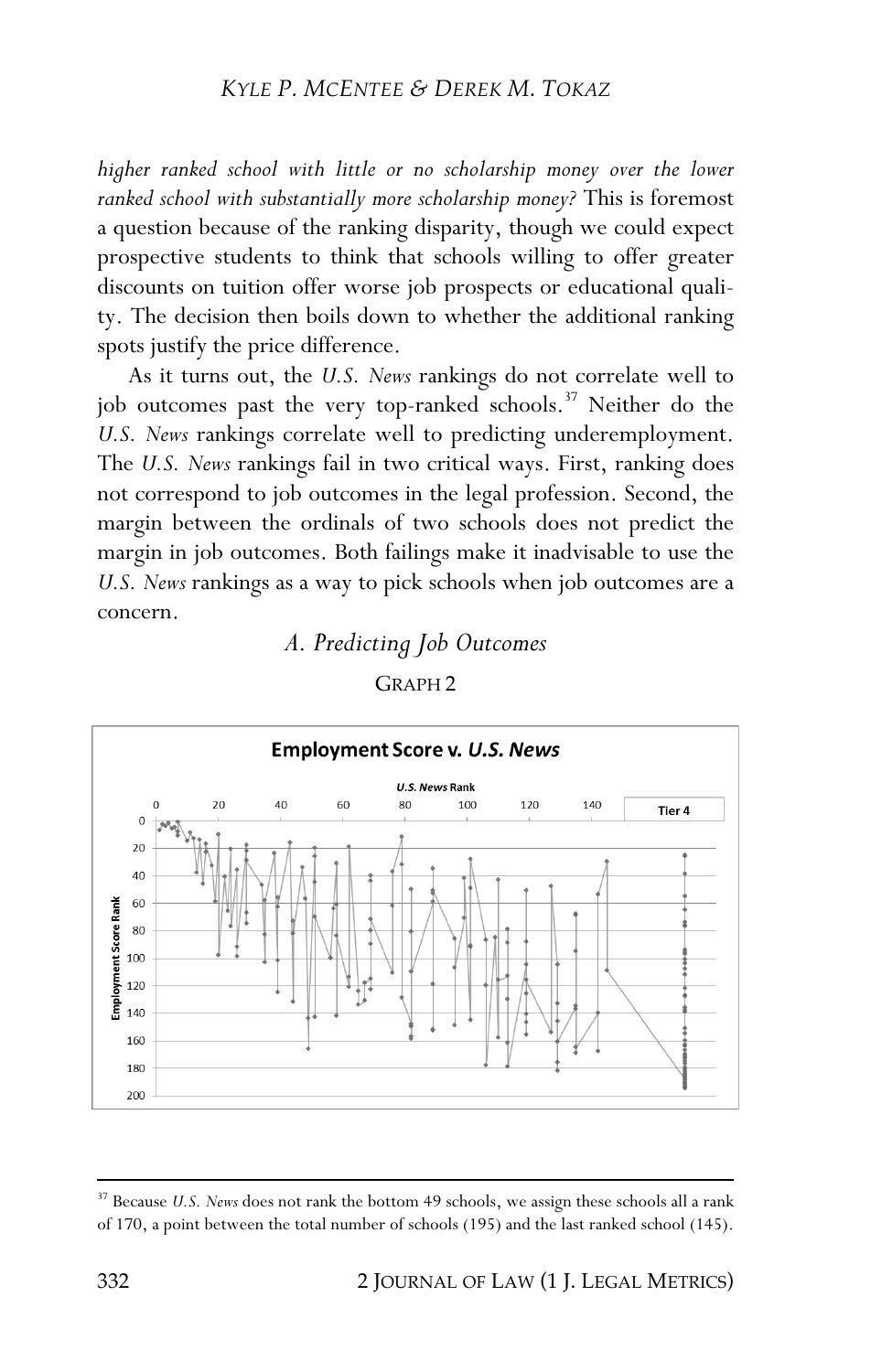

#### GRAPH 3

#### GRAPH 4



Graph 2 shows many wild swings between the Employment Score ranking and the *U.S. News* rankings by plotting the two rankings for each school. Graph 3 likewise shows many wild swings when comparing the Under-Employment Score rankings to the *U.S. News* rankings. While the common belief about *U.S. News* as a job prospects proxy does not explicitly contemplate underemployment, it is a natural corollary to the outcomes captured by the Employ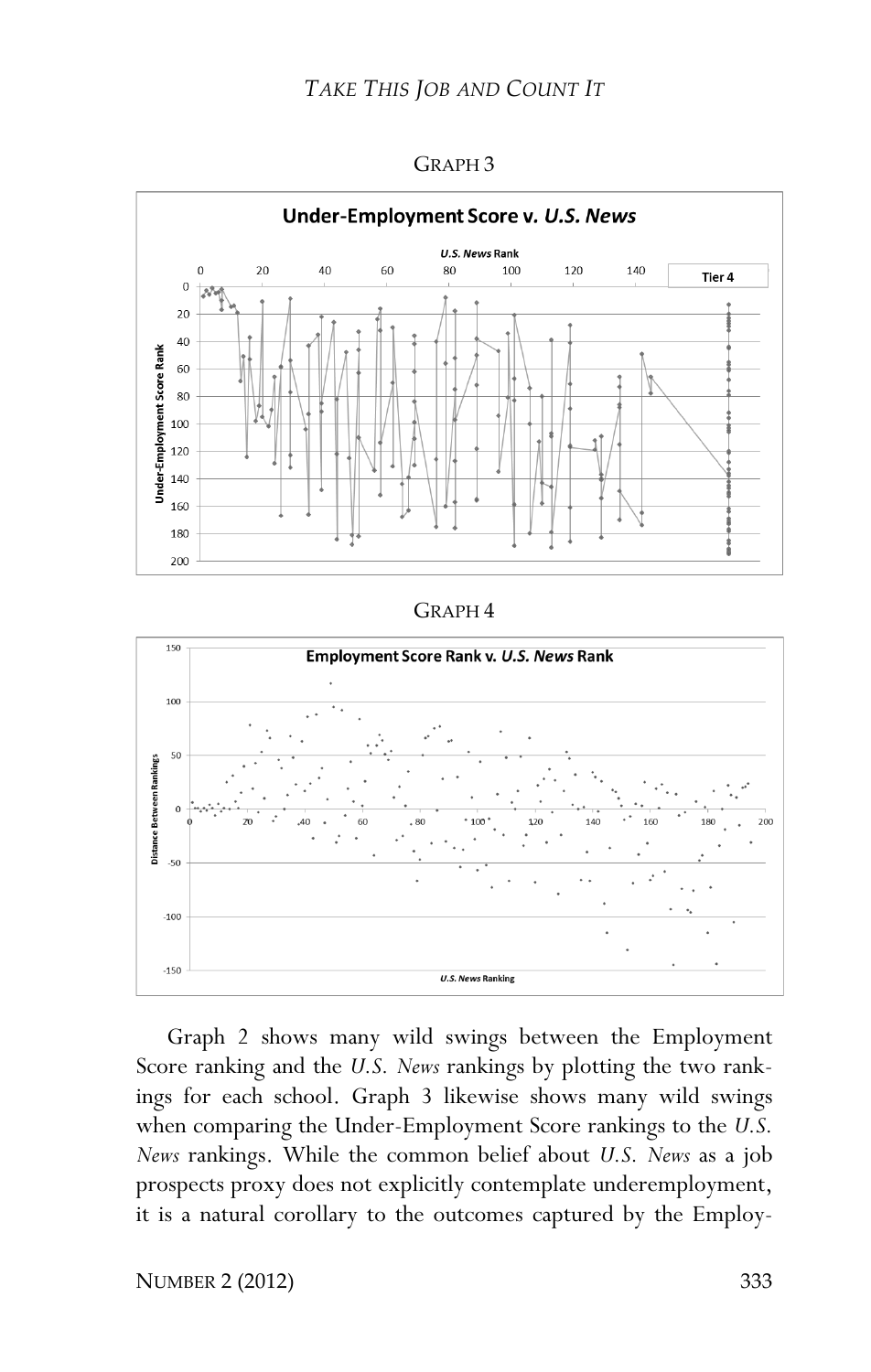ment Score. If *U.S. News* did well for either, the relevant graph would look much more like Graph 1.

Graph 4 captures the degree of difference between the *U.S. News*  rankings and a ranking of schools by Employment Score. It plots the positive and negative difference values, underscoring the (lack of) connection between the *U.S. News* rankings and job outcomes. The further a dot is from the zero line, the less connected the *U.S. News*  ranking is to real job outcomes. The graph emphasizes that using the *U.S. News* rankings to gauge job prospects carries substantial risk. Considering that students use small ranking differences to drive application and enrollment decisions, anything more than a five spot difference will upset informed decision making. Just 30 schools fall within five spots of their *U.S. News* ranking. If we exclude the top 18 schools, only 18 schools differ by five spots or fewer.

It is possible that we have simply chosen a bad measure of employment outcomes, or that *U.S. News* captures longitudinal differences in job prospects that the available employment data just cannot capture. Perhaps the latter is true, but we see no evidence anywhere to support that proposition, nor does *U.S. News* suggest that this is the case. As for using the Employment Score and Under-Employment Score to judge whether the *U.S. News* rankings successfully track job prospects, no short-term measure adequately tracks them. We compared the *U.S. News* rankings to large firm employment, federal clerkship employment, and even the employment rate that *U.S. News* integrates into its methodology.<sup>38</sup> None of these metrics resulted in *U.S. News* aptly predicting job outcomes.

We think *U.S. News* fails to predict job outcomes because it places all ABA-approved law schools on a single, national scale. Law schools tend to place locally or regionally. So within each region – a moving target to be sure – schools fit into a hierarchy that is captured by outcome measures like employment and underemployment. These regional hierarchies are lost on a national scale. Rare is the school that sends graduates all over the country. One hundred and thirty-two schools place at least half of their graduates in one

<sup>38</sup> *See* Appendix A.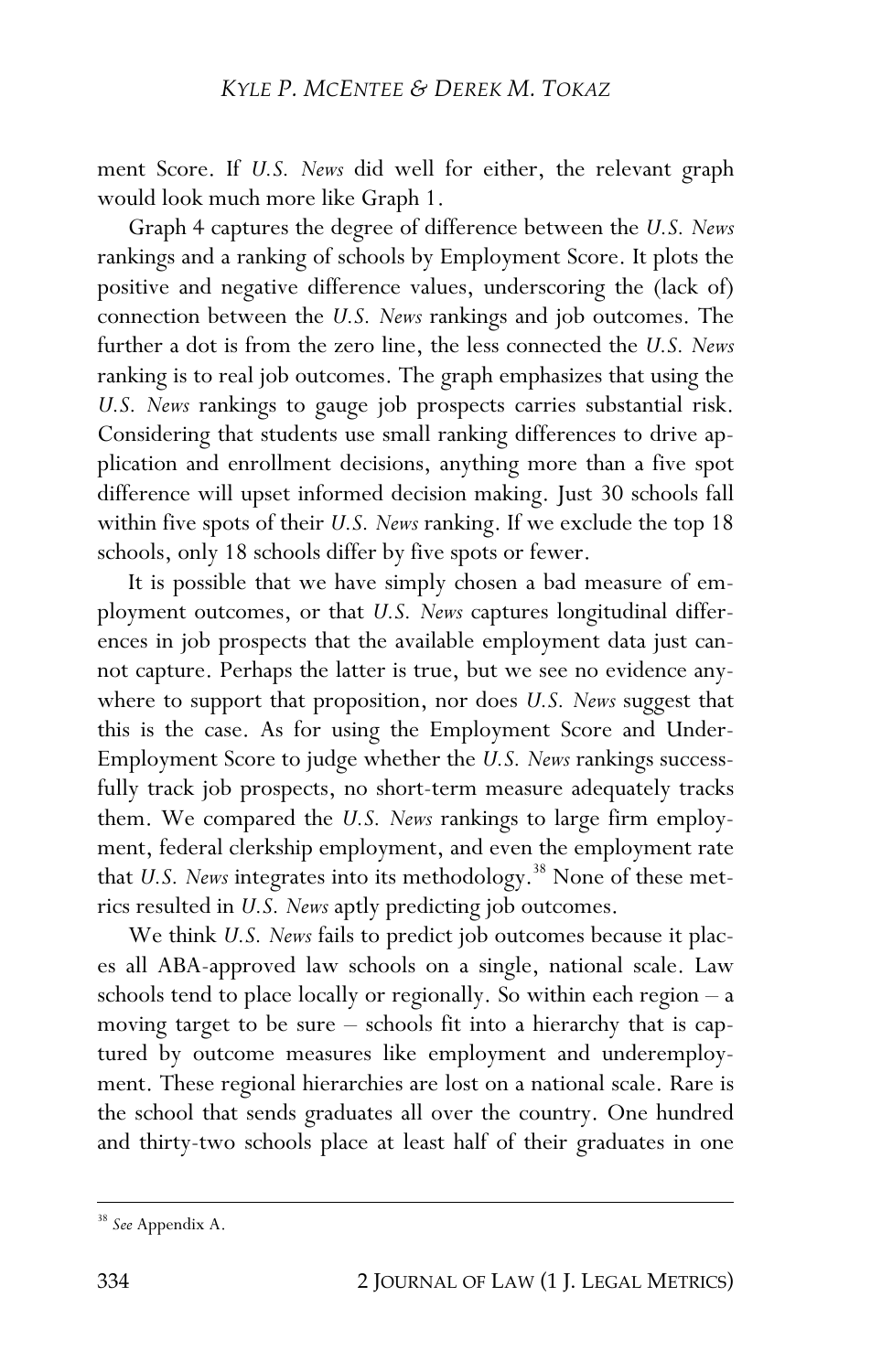state, almost always the state in which the school is located. The top state destination for each school accounts for 67.4% of employed graduates. A much smaller 7.8% of employed graduates go to a school's second most popular destination, with just 4.5% of employed graduates working in the third most popular destination. This means that only 20.2% of employed graduates (16.7% of the entire class) end up in a state other than the top three.



GRAPH 5

This renders national comparisons barely relevant for prospective students and probably causes them to consider schools that make little or no sense for them individually. Students who would like to work in any of Atlanta, Nashville, or Birmingham should not be particularly concerned with how Emory, Vanderbilt, and the University of Alabama compare to the University of Minnesota or Arizona State, though our experience indicates that this is all too common. That Arizona State passes Emory in *U.S. News* shortly before deposits are due should be of no concern to applicants who rationally choose among schools. Yet we can rest assured that applicants who were admitted to both will lie awake at night wondering what a ranking change means.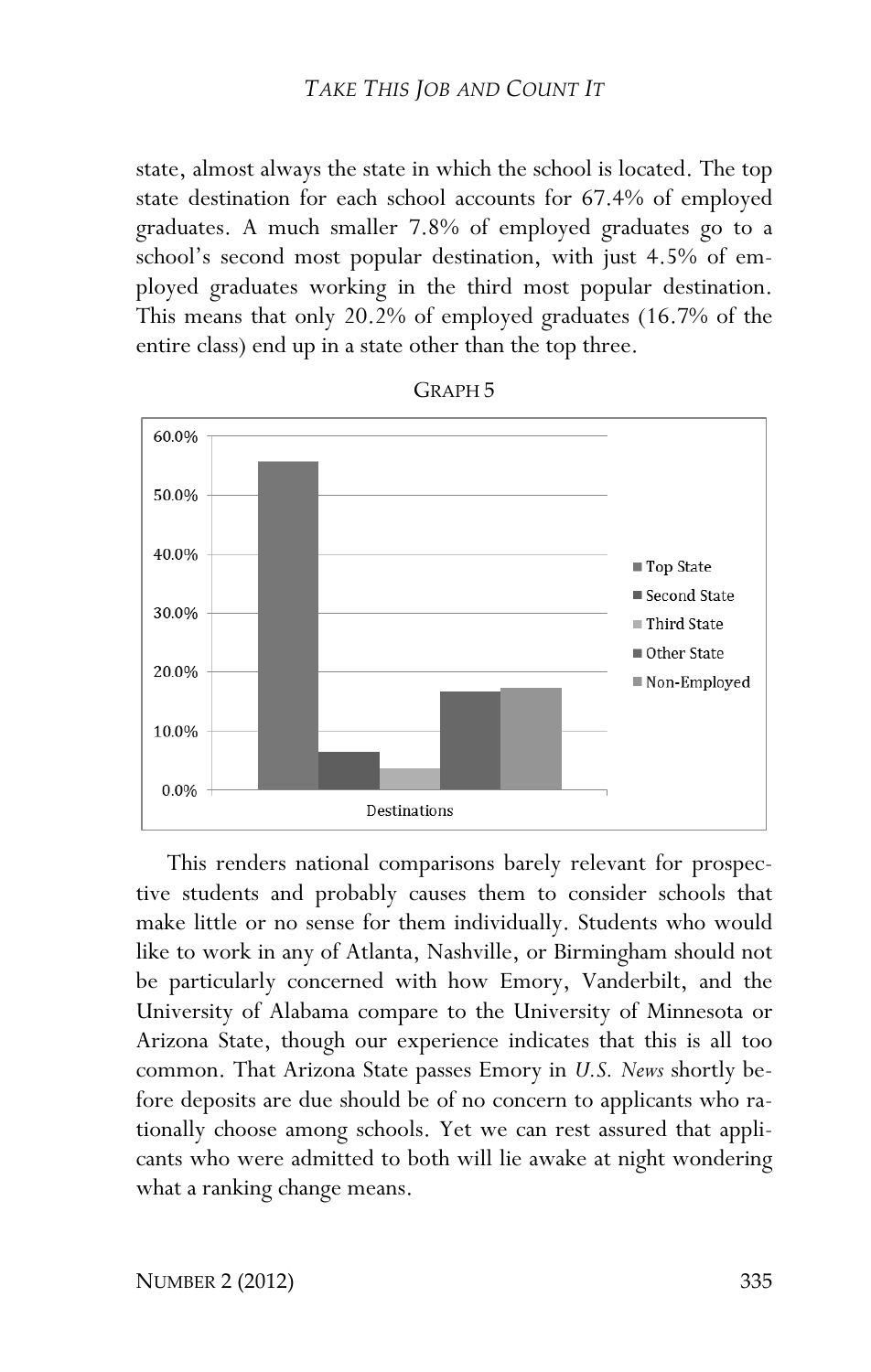#### *KYLE P. MCENTEE & DEREK M. TOKAZ*

# *B. Ordinal Margins*

Even if we were to suppose that it makes sense to rank law schools on a single scale, the *U.S. News* ordinal rankings do not indicate the degree of difference between schools.<sup>39</sup> That is, the rankings do not tell users how near or far apart the schools are, making it very difficult to serve as a useful proxy. This leads users to believe that the margin between the schools ranked #60 and #70 is the same as the margin between the schools ranked #70 and #80. Combined with the common belief illustrated in Graph 1, this translates to treating the margin in expected job prospects similarly.

As it turns out, the *U.S. News* rankings grossly overstate the ordinal distance between schools for job outcomes. Graph 6, below, demonstrates this fact. We segment schools into eight bands (Groups 1-8), according to *U.S. News* ranking, and plot the Employment Score. The first six bands include 21 schools; the seventh band includes 20 schools; and the eighth band includes the 49 unranked schools. Table 7 provides each band's distribution.



GRAPH 6

<sup>&</sup>lt;sup>39</sup> U.S. News does provide each school's score, but it is available only with a paid subscription, and is rarely referenced. *See also infra* n.40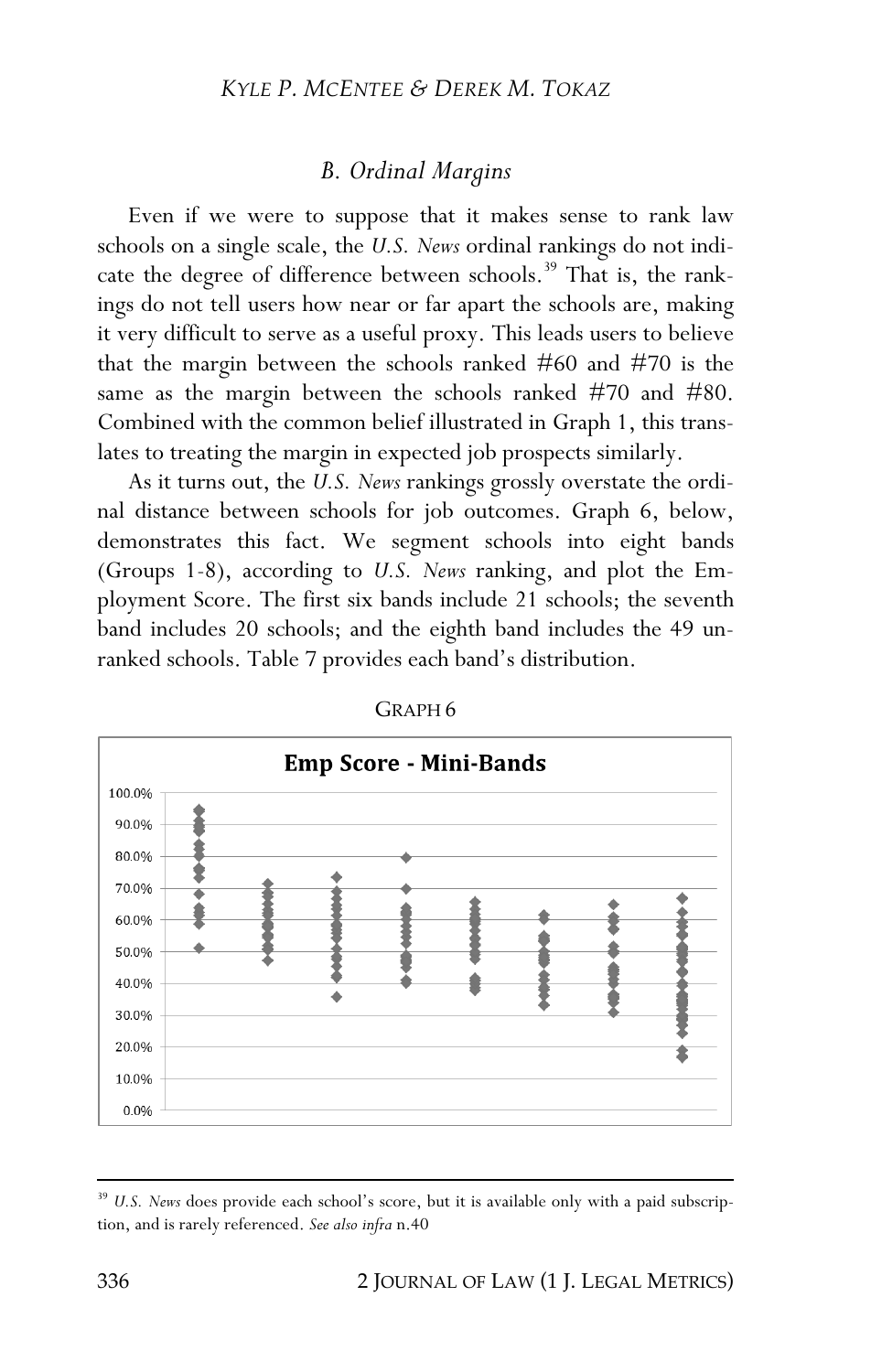| Group | Average | Min   | 25 <sub>th</sub> | 50 <sub>th</sub> | 75 <sub>th</sub> | Max   |
|-------|---------|-------|------------------|------------------|------------------|-------|
| #1    | 77.5%   | 51.1% | 68.1%            | 80.0%            | 88.2%            | 94.7% |
| #2    | 58.7%   | 47.1% | 54.4%            | 58.0%            | 63.2%            | 71.3% |
| #3    | 54.7%   | 35.8% | 47.5%            | 55.7%            | 61.4%            | 73.4% |
| #4    | 54.3%   | 39.9% | 47.3%            | 52.6%            | 61.4%            | 79.5% |
| #5    | 51.6%   | 37.8% | 41.6%            | 52.2%            | 59.5%            | 65.6% |
| #6    | 47.1%   | 33.1% | 41.1%            | 48.3%            | 53.4%            | 61.5% |
| #7    | 45.7%   | 30.9% | 36.3%            | 44.0%            | 53.0%            | 64.7% |
| #8    | 40.1%   | 16.7% | 29.9%            | 36.0%            | 50.5%            | 66.9% |

TABLE 7

While there is a slight downward trend in outcomes, that trend is eclipsed by the overwhelming overlap between Groups 2-8. Every one of these groups has a non-negligible number of schools that performed better than the Group 2 median (58.7%). At the same time, Group 2 had five schools perform below the medians of Groups 3, Group 4, and Group 5. Except for one outlier in Group 3, American University (35.8%), each band progressively adds worse performing schools. However, the middle 50 percent, band by band, remain remarkably consistent. This is especially stark upon removing the first (top 21 schools) and last band (49 unranked schools) from consideration, leaving 135 schools in a cluttered middle (Graph 7).



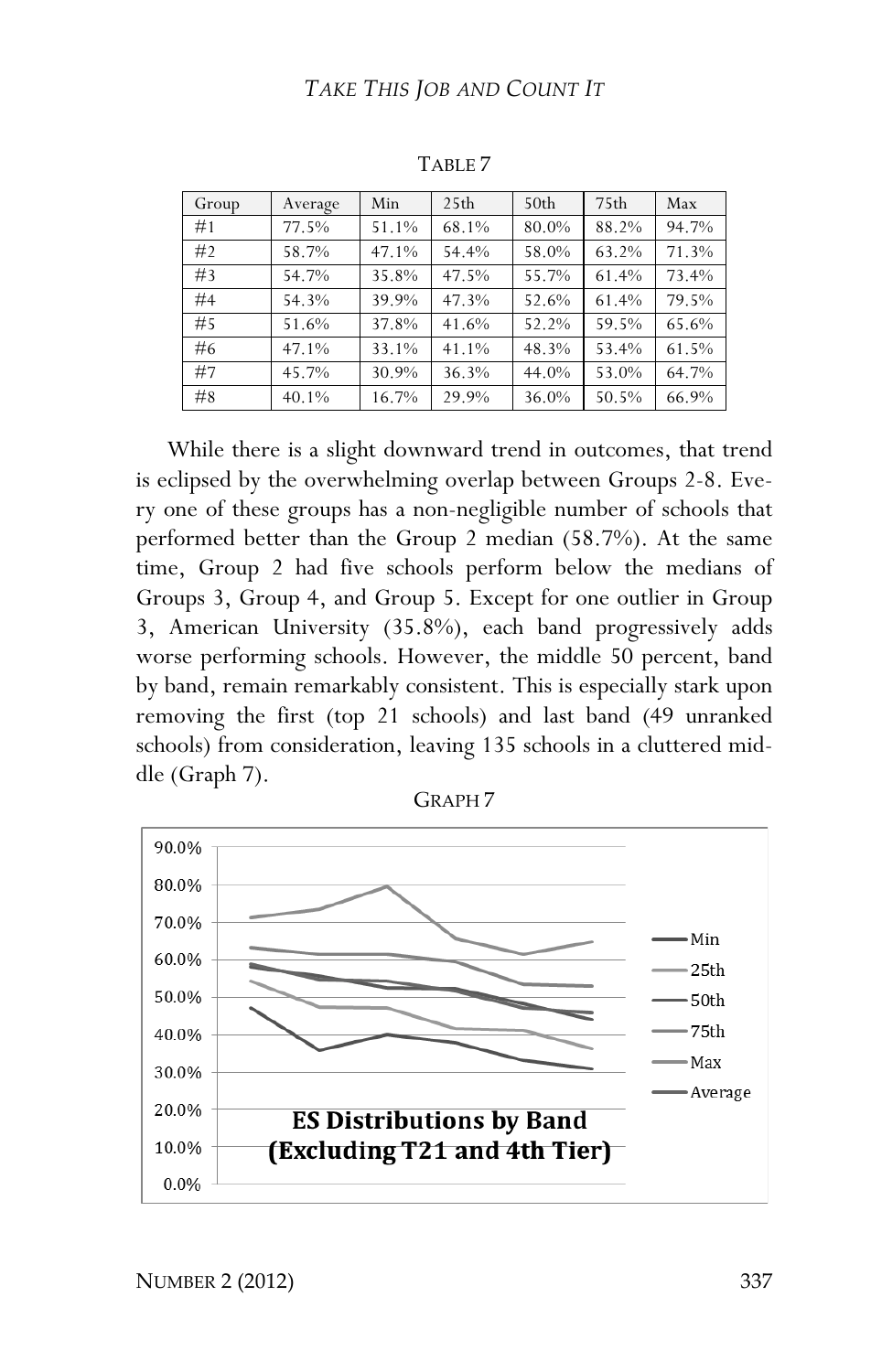Ordinal ranking invites purely relativistic comparisons, *i.e.,* that a school is better or worse than some other school, or some number of other schools. This marginalizes the role of thinking about the value of law school in real terms. Knowing that one school is better than another does not tell a prospective student whether either school, or perhaps neither, is a wise decision for that particular individual. The latter consideration is of greater importance as the cost of attending law school increases and the job market remains weak.

A relative ranking can also give the impression that a school has changed in quality based solely on changes in closely ranked schools. It is impossible to tell just from Stanford replacing Harvard as the #2 school whether Stanford improved, Harvard declined, Stanford improved and Harvard declined, or that both schools moved in the same direction but to different degrees. In other words, when schools increase tuition every year, the *U.S. News* rankings do not indicate if the school has also increased its value. Deciding where, and if, to attend requires carefully weighing costs and benefits, a process that cannot be done with only relativistic rankings.<sup>40</sup>

# IV. AFFECTING APPLICATION AND ENROLLMENT DECISIONS: HOW TO USE THE SCORE REPORTS

ur goal with the Score Reports is to help prospective law students make informed application and enrollment decisions.<sup>41</sup> O

<sup>41</sup> Though we focus on employment data, we do not believe this is the only factor prospec-

<sup>&</sup>lt;sup>40</sup> Likewise, the ordinal ranking may hide very real changes at schools that did not result in a rank change. For instance, in 2011 Yale placed 33.2% of graduates in federal clerkships compared to 30.0% in 2010. *Yale Law School Profile*, LAW SCHOOL TRANSPARENCY, www. lawschooltransparency.com/clearinghouse/?school=yale (last visited June 30, 2012). Of course, Yale's rank stayed at #1 instead of climbing to #0.95. Yale not being able to receive an  $A++$  may seem trivial, but ordinal ranking does make a difference when there are large market shifts. During the recession, the Top 50 contained the same number of schools as it did during the hiring boom of the mid-2000s (save for some minor differences due to ties), despite the value of these schools undergoing significant changes. Looking at school scores for *U.S. News* rather than ranks is no better in this regard. *U.S. News* normalizes the scores, so it always places the top school at 100 and the bottom school at 0. Should Yale remain in the top position next year it will keep the same score of 100 regardless of any improvements or declines in actual quality. While this is not relevant for somebody thinking relativistically about law school choices, it is extremely important for somebody doing a cost-benefit analysis.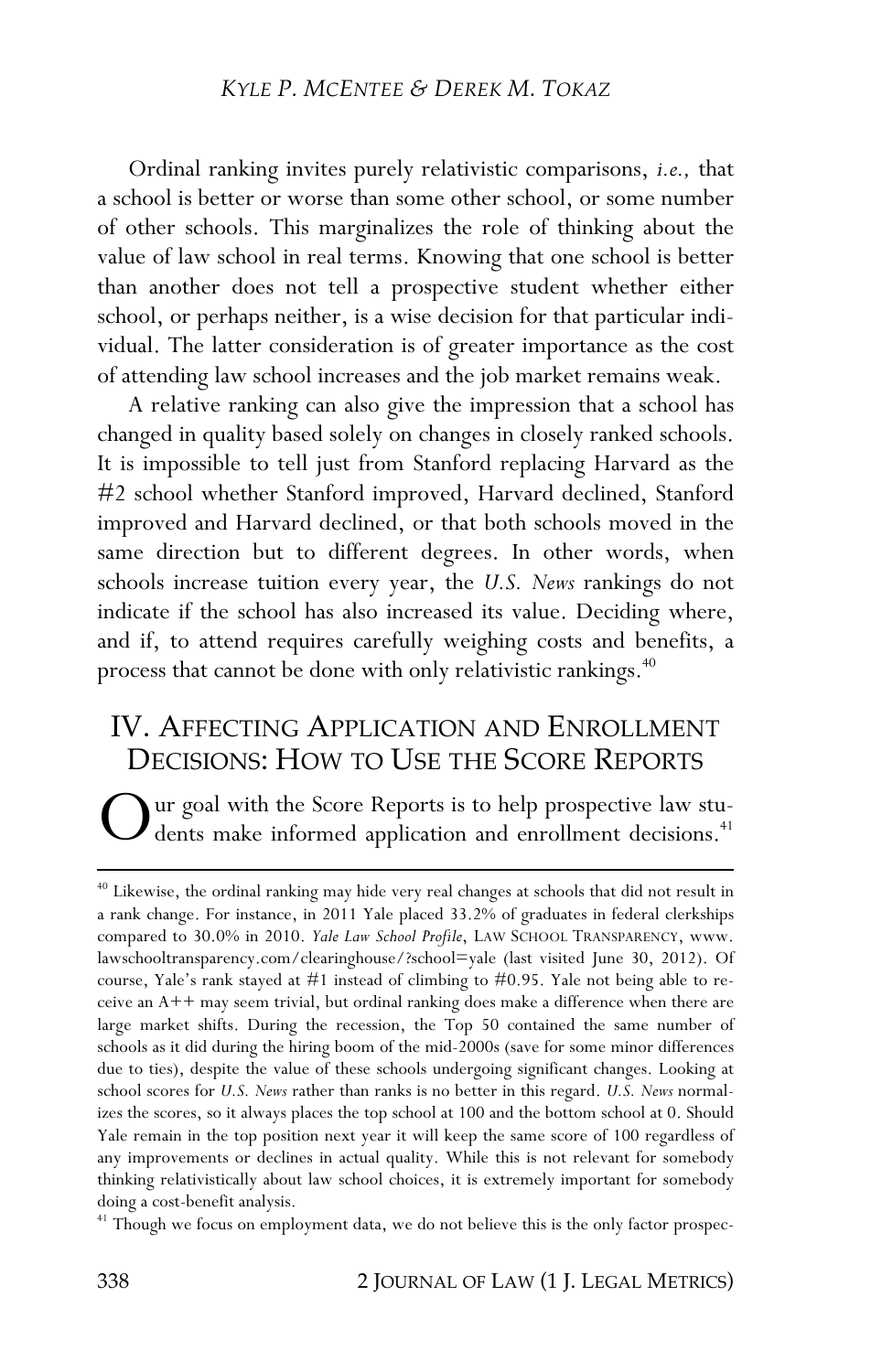We sort law schools by significant placement in a target location because the vast majority of law schools operate all-but-exclusively in a local, state, or regional bubble. Once narrowed, we sort for users based on the Employment Score. From here users can begin unbundling a school's outcomes and value to make application and enrollment decisions.

The decision process is complex. *Can I get in? What kind of jobs can I get? What's the cost? Can I afford the loans? What else should I think about?* And despite the desire, there is no formula that can reduce the relevant data into a single, useful metric. Knowing this, the best a prospective student can hope for is an intuitive sorting tool that integrates a few related factors, plus the opportunity to navigate more detailed information. The Score Reports help prospective students through the imperfect process, allowing them to eliminate irrelevant comparisons and streamline evaluation. The result is concentrated attention on the differences between schools that ought to be competing.

# *A. Geographic Lookup*

Start with a prospective student, Gary, interested in practicing law<sup>42</sup> in Georgia. He will select the Georgia Score Report and find a list of nine schools: Atlanta's John Marshall, Emory University, Faulkner University, Georgia State University, Mercer University, Samford University, University of Alabama, University of Georgia, and University of Tennessee. These schools are known to LST to have at least 5% of their 2011 graduates working in Georgia.<sup>43</sup> Depending on Gary's LSAT score, GPA, and other factors, he may apply to all or some of these schools.

# *B. The State Score Report*

The Georgia Score Report takes these nine schools and separates them into two groups (Table 8). The first group is the batch that has

<u>.</u>

tive students should consider, and we do not represent that the Employment or Underemployment Score gives a definitive answer on application or enrollment decisions.

 $42$  This detail is quite important, as our Score Reports are aimed at students planning to practice law and may be of less value to students with other career goals.

<sup>&</sup>lt;sup>43</sup> Schools have been given the opportunity to provide LST with additional state and regional data. As of the end of June, we only have the top three state destinations for each school.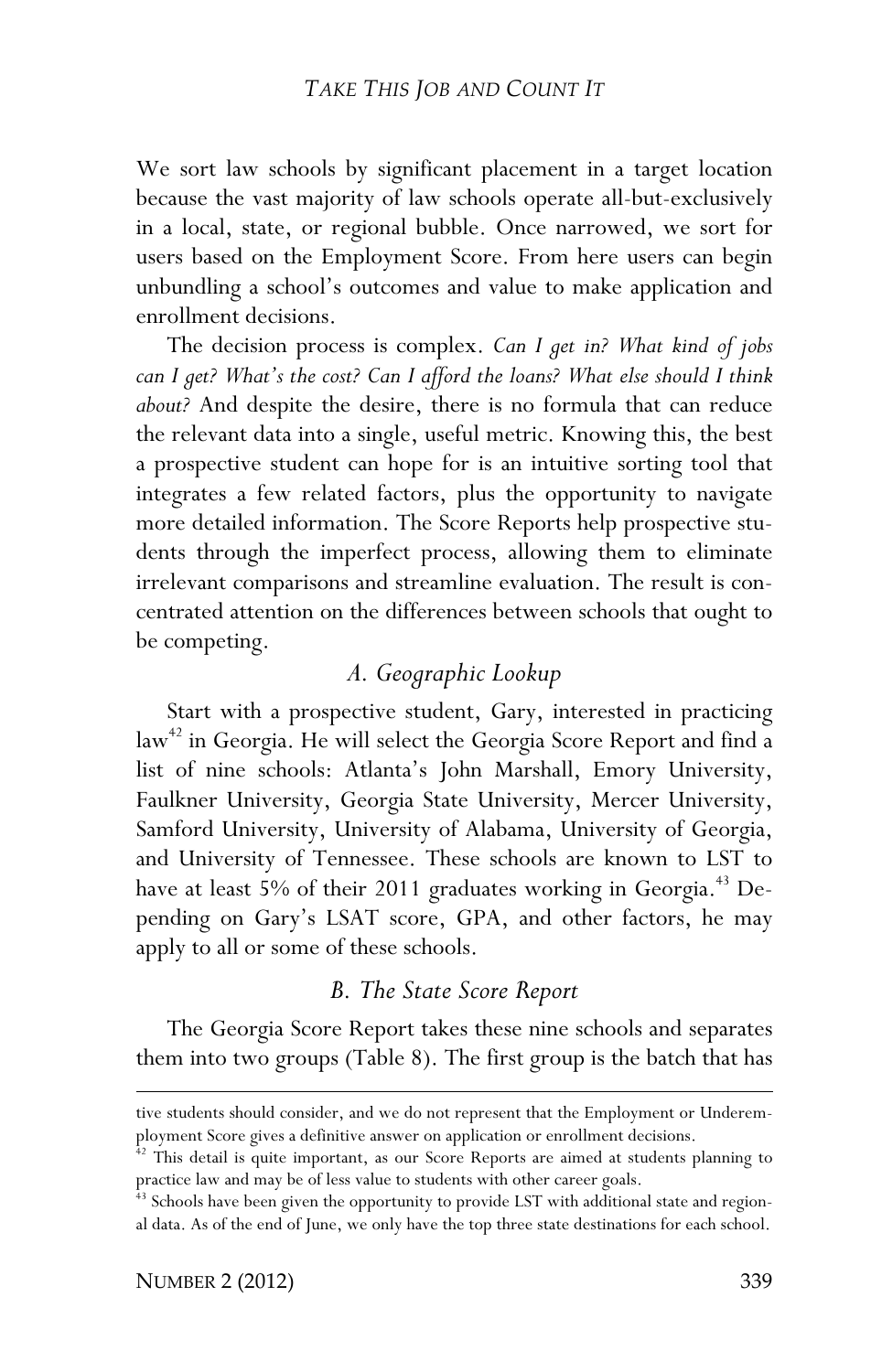Georgia as its top destination. The second group is the batch that has Georgia as its second most popular destination.<sup>44</sup> By default, we sort the schools within each by the Employment Score, though Gary can override the default sort by clicking another column. For example in Table 8, Gary can sort by the non-discounted cost for a debtfinanced degree, or by how many graduates are employed in Georgia. The live, online version includes significantly more data for comparison, including but not limited to admissions data like LSATs and GPAs, tuition, financial aid, bar passage, and specific job categories such as federal clerkships, large law firms, and public service.

|                | Emp.  |            | <b>UNK</b> |                       | Projected |  |
|----------------|-------|------------|------------|-----------------------|-----------|--|
| School         | Score | <b>UES</b> | Score      | % in Georgia          | 2015 Cost |  |
| Emory          | 68.4% | 22.2%      | $0.4\%$    | 44.0\% / 99 (#1)      | \$253,131 |  |
| University     |       |            |            |                       |           |  |
| Georgia State  | 64.5% | 11.3%      | $2.2\%$    | 83.9% / 156           | \$185,029 |  |
| University     |       |            |            | (#1)                  |           |  |
| Mercer         | 61.5% | 23.8%      | 4.6%       | $56.9\% / 74 \ (\#1)$ | \$200,318 |  |
| University     |       |            |            |                       |           |  |
| University of  | 61.2% | 27.3%      | $0.0\%$    | $66.5\% / 151$        | \$186,688 |  |
| Georgia        |       |            |            | (#1)                  |           |  |
| Atlanta's John | 28.8% | 34.1%      | $0.0\%$    | $73.5\% / 97 \ (#1)$  | \$208,940 |  |
| Marshall       |       |            |            |                       |           |  |
| University of  | 71.3% | 7.9%       | 1.2%       | $7.9\% / 13 \ (\#2)$  | \$175,886 |  |
| Alabama        |       |            |            |                       |           |  |
| Samford        | 59.5% | 19.6%      | 3.4%       | $8.1\% / 12 \ (\#2)$  |           |  |
| University     |       |            |            |                       | \$206,609 |  |
| University of  | 56.2% | 24.7%      | $2.7\%$    |                       |           |  |
| Tennessee      |       |            |            | $6.8\%$ / 10 (#2)     | \$195,927 |  |
| Faulkner       |       | 23.8%      |            |                       |           |  |
| University     | 49.5% |            | $0.0\%$    | $12.9\% / 13 \ (\#2)$ | \$198,132 |  |

TABLE 8

Now imagine that Gary, a South Carolina resident, applies to and is admitted to the University of Georgia and Mercer.<sup>45</sup> Gary has

<sup>44</sup> Based on the present data, Georgia is not the third most popular destination for any school.

<sup>45</sup> This hypothetical is based on an actual Georgia-based (and presumably Georgia-bound) applicant who has anonymously registered on Law School Numbers, a website that that distributes self-reported application data. The user, "al01727," self-reports as a female African American applying for enrollment in 2012 with a GPA of 3.5 and an LSAT score of 159. It is worth noting that this LSAT score places her in perhaps the top 77th percentile of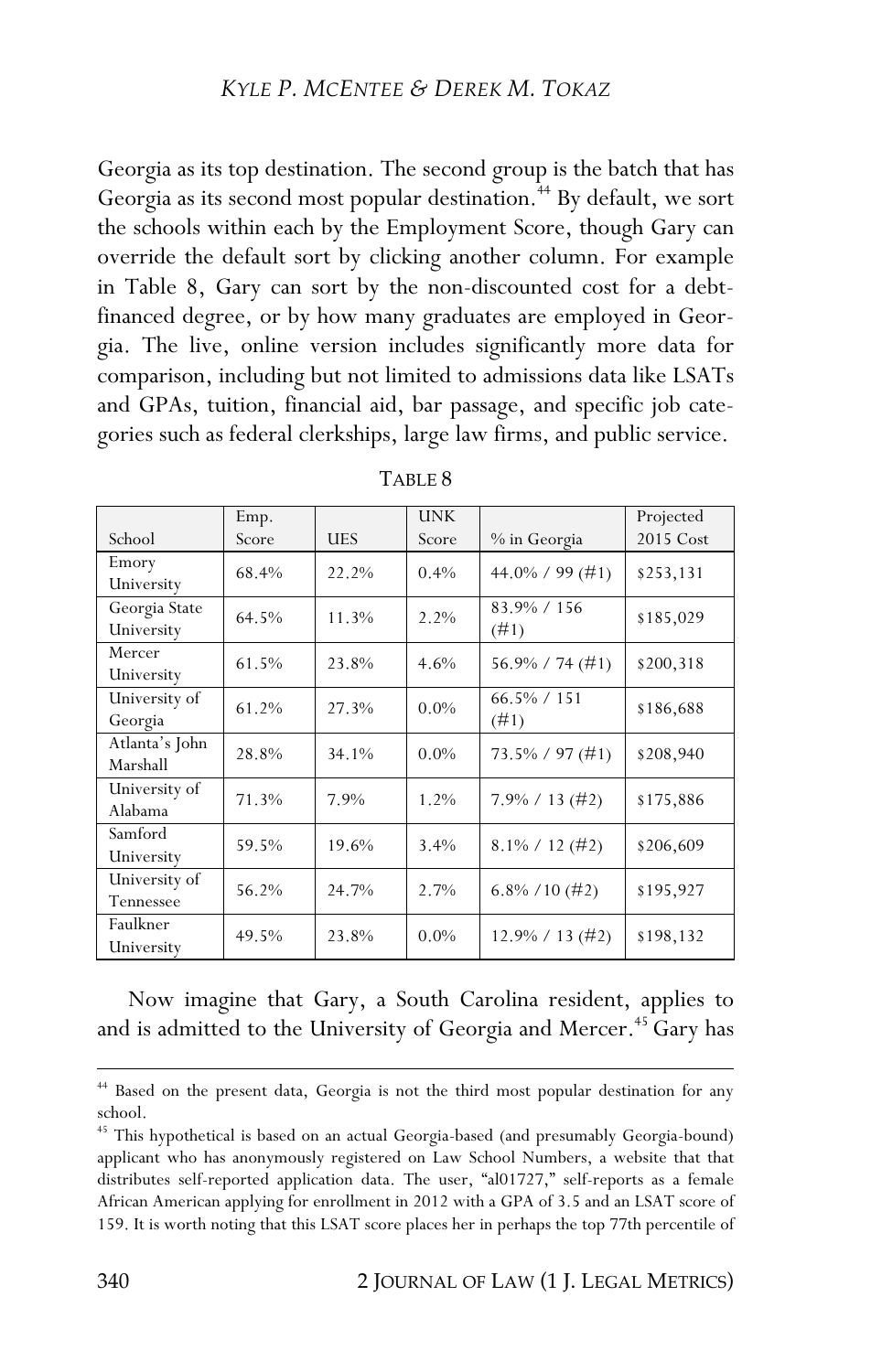been offered an unrestricted full tuition scholarship from Mercer of \$36,830 per year and no money at UGA. Gary views the Georgia Score Report with his general career objectives in mind. He sees that the Employment Scores for UGA and Mercer are nearly the same and that UGA fared worse in underemployment, but that Mercer had an unknown score that may be masking a higher rate of underemployment. He also notices that more UGA graduates tend to leave the state, though he does not know why and should note that he needs to research further.

Ignoring the cost of attendance still, it would be reasonable to consider these two schools close in terms of job outcomes, even though UGA is ranked considerably higher in *U.S. News* (#34 vs. #110). In such a situation taking a full ride at Mercer would appear to be a no-brainer, but without drilling down into the Employment Scores and Under-Employment Scores, Gary would be stopping short of understanding the outcomes at each school. As luck would have it, he can do that here. He can click through to each school's individual school profile, which includes a wealth of employment information for recent graduating classes, including salary information and the type of employers, including law firm size, to round out his understanding of these two schools.

Using *U.S. News*, along with the common belief about its predictive power for job outcomes (Graph 1), Gary might think a 76 rank disparity is too much to overcome, even with a full ride at Mercer. Fortunately, by looking at actual outcomes instead of hypothetical outcomes based on a proxy, Gary might see that the schools are closer on the job outcome measure than commonly thought. He might still determine that UGA is the better choice, but it will be far more informed than slavishly following the rankings. Perhaps

<u>.</u>

all test takers, and that both her GPA and LSAT are well above what it takes to get into an ABA-approved law school. For example the lowest median LSAT of an ABA-approved school, currently at 145 for Southern University Law Center, roughly equates to the 26th percentile of all test takers. With an LSAT score at the 50th percentile, a 151, applicants with a 3.5 GPA and who identify as an underrepresented minority (such as al01727) become competitive for admission to over 130 of the 200 ABA-approved law schools. A 159 LSAT is therefore very competitive when taking into consideration the full spectrum of test takers who end up being accepted to an ABA-approved school.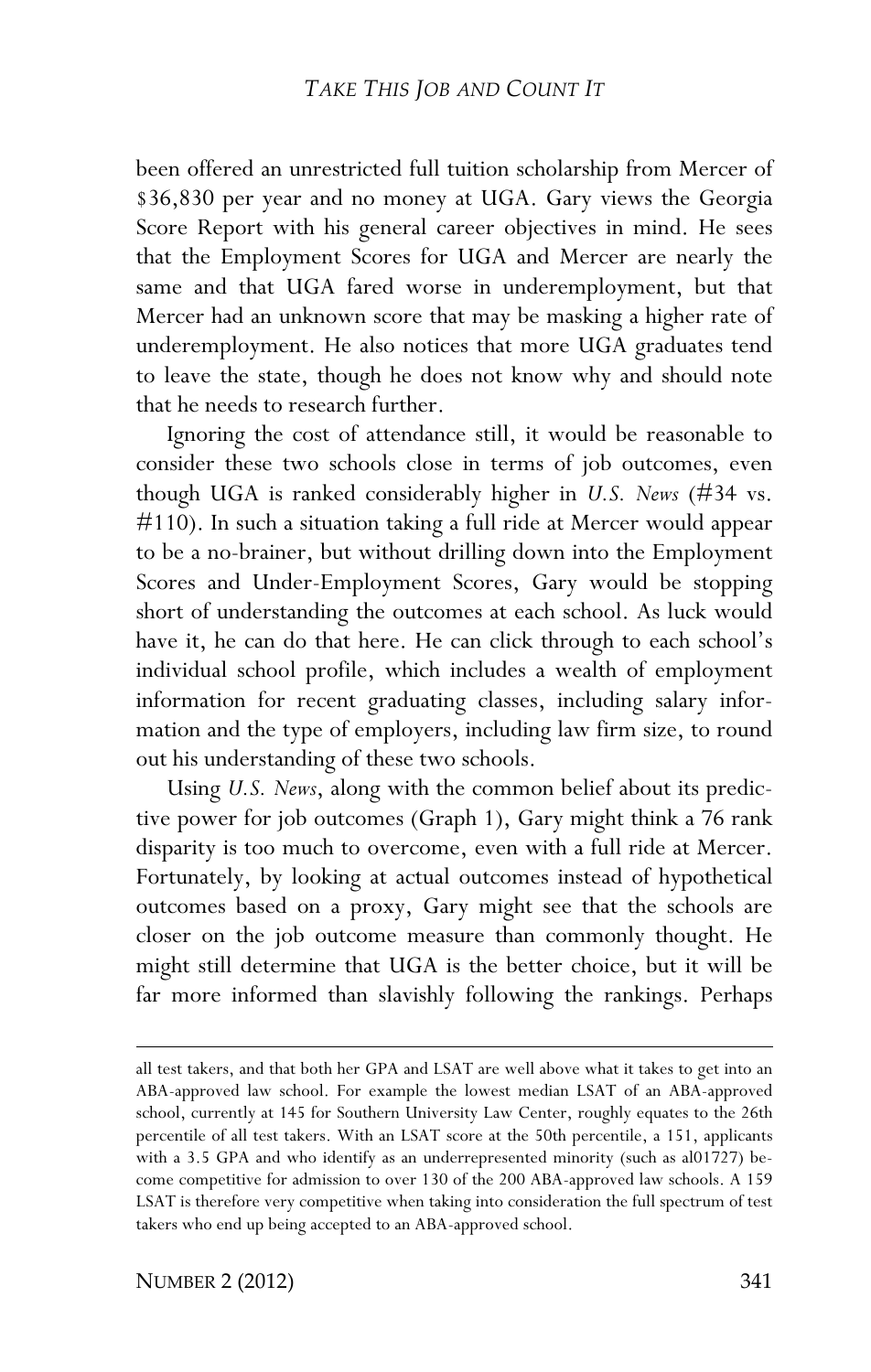#### *KYLE P. MCENTEE & DEREK M. TOKAZ*

more importantly, by engaging the user in this fashion, we hope that Gary will now be asking important questions about what distinguishes the two schools and will give more thought to which fits his objectives rather than relying on one size fits all ranking.

# *C. Score Reports Weaknesses*

Ultimately the Score Reports suffer from a variety of weaknesses and applicants need to be conscious of what the data do and do not mean. Many of these problems are due to inadequacies with the underlying data, which will hopefully be reduced in the future. Despite these limitations, the Score Reports are still an better tool to use than relativistic rankings that follow no clear guiding principle. These weaknesses have only to do with the scores as being a reliable indicator for their purpose, rather than whether or not these scores solve all of the problems in want of a solution.

## *i. Self-Selection*

While prospective students are concerned with the job options they will have upon graduation, schools do not collect those data. Instead we have information about actual employment outcomes, and must use those outcomes as a proxy for opportunities. Consider New York University. 43.1% of 2011 NYU graduates went to work for firms with 101 or more attorneys, and 24.9% of the class went to work in public service.<sup>46</sup> We do not know how many graduates working in public service could have worked for a large firm, nor how many graduates at large firms could have gone into public service. That information would be valuable – perhaps more valuable than outcomes – to a prospective student. Ultimately, opportunities and outcomes are not necessarily the same, so the risk is that relying exclusively upon outcomes neglects very real differences in job prospects.

There is the additional problem of geographic self-selection. By facilitating state and region-based sorting using a single year of geographical outcomes, we risk under and overestimating placement by

<sup>46</sup> *New York University School of Law Profile*, LAW SCHOOL TRANSPARENCY, www.lawschool transparency.com/clearinghouse/?school=NYU (last visited July 1, 2012).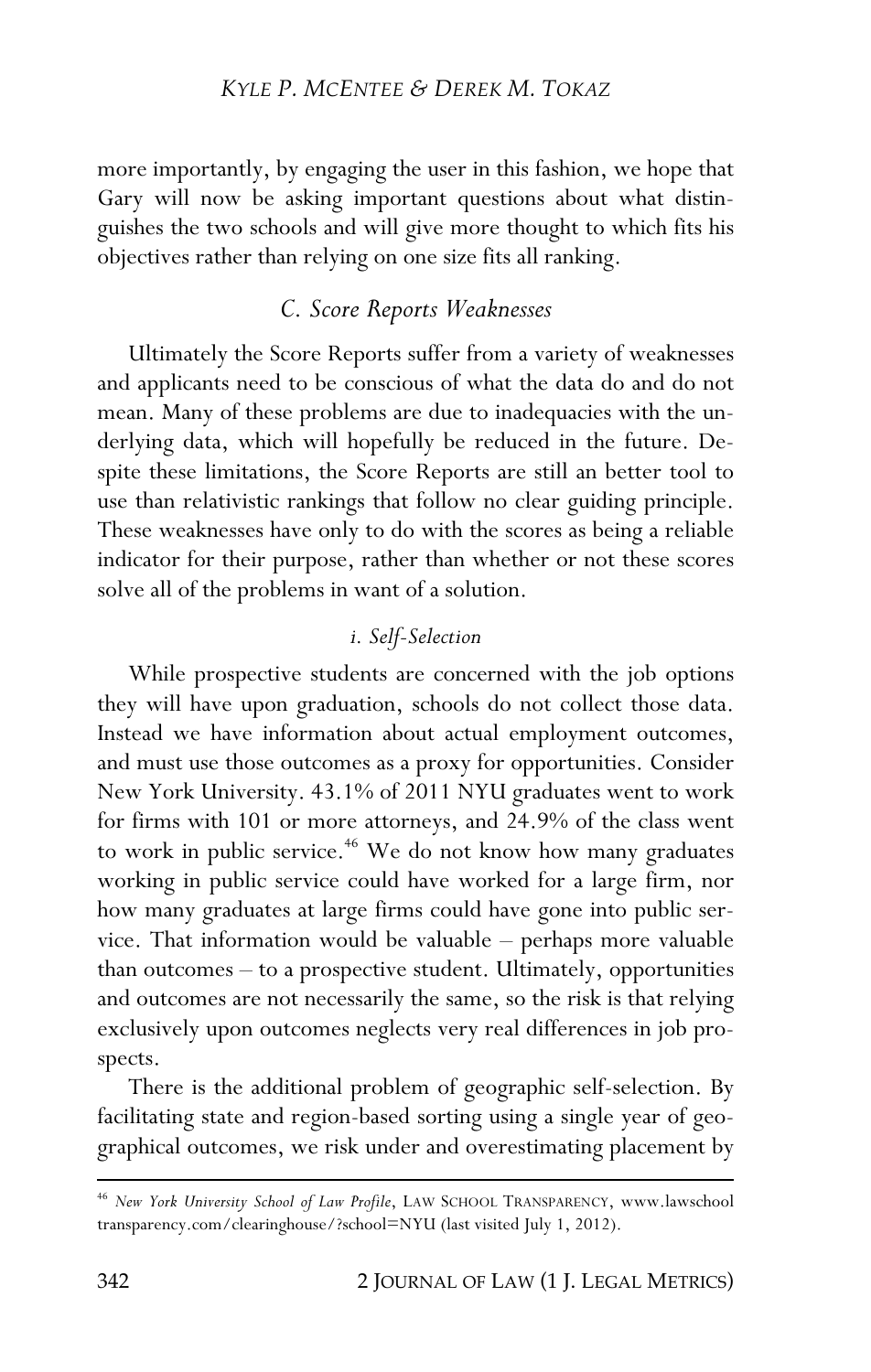location. For any number of reasons, a school may have more or fewer graduates in a location in a given year. This is not ideal, though the problems will only be at the edges because schools only show up on geographic reports if the total number of graduates working in a location meets a minimum threshold.

#### *ii. Not All Law Jobs Created Equal*

With the Employment Score, we treat all long-term, full-time legal jobs the same. For example, a job with a large law firm counts the same as a job with a very small law firm, even though we have data for this distinction. We do not, however, have data for distinguishing among lawyer jobs in large law firm jobs. Wide variances in by pay, prestige, practice settings, and practice specialties exist. Neither do we have data that distinguish among placement in alternative internal staffing tracks, e.g. staff attorneys versus associates at law firms.

#### *iii. Incomplete Picture of Outcomes*

Because data are collected nine months after graduation and published four months later the data are perpetually outdated and may not accurately reflect the present employment situation.<sup>47</sup> There may be no feasible solution to this problem, but it is a weakness that prospective students ought to know. The data also give only a snapshot, showing placement in first jobs without looking further into a graduate's career. Some graduates in temporary jobs will have found permanent work, while some permanent jobs will unexpectedly come to an end. Though the first job is extremely important, the picture is incomplete. This flaw could be largely remedied if additional surveys were conducted, such as at 3 years and 6 years after graduation.

Similarly, the Employment and Under-Employment Scores only reflect school-wide data. It is plausible, and quite likely, that a school will have differing levels of success in different states, so

<u>.</u>

<sup>47</sup> Emphasis squarely focuses on outcomes immediately following graduation in part because roughly 9/10 graduates debt-financed at least some of their J.D. education. Initial loan payments are due shortly after graduation, whether or not the graduate's outcome reflects the successes he or she will find or lose throughout a career.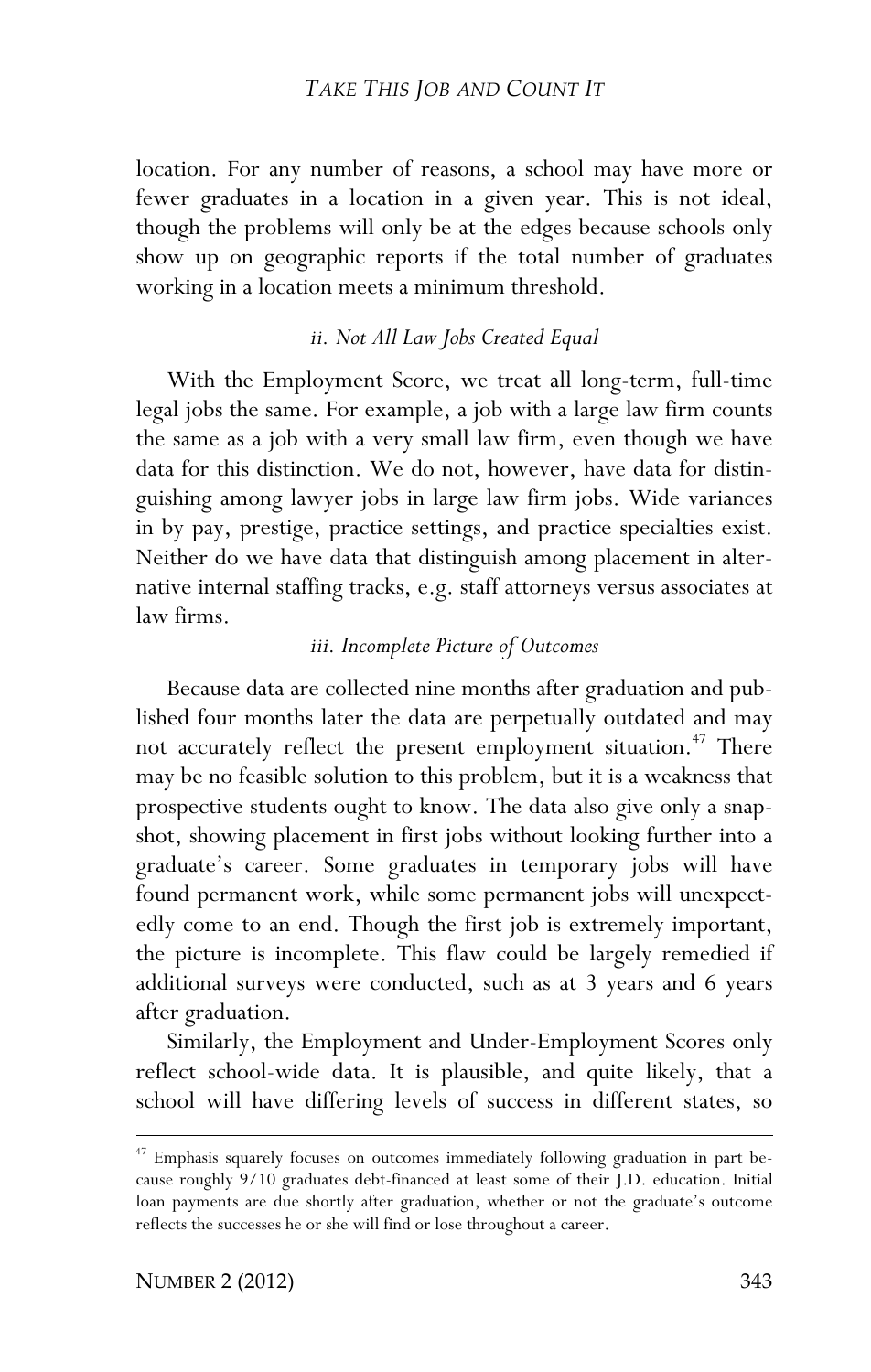placement in other states may either inflate or deflate the scores. Using Georgia as an example, the Employment Scores for UGA and Mercer may not match the success rate for Georgia. The scores could be higher or lower if we could instead focus only on those graduates obtaining work in Georgia.<sup>48</sup>

# V. CONCLUSION

hen prospective students decide which law school to attend, When prospective students decide which law school to attend,<br>they often look to the *U.S. News* rankings to gain an idea<br>about both the school's everall quality as well as to prove job pro about both the school's overall quality as well as to proxy job prospects. While the *U.S. News* rankings might serve some purpose, such as providing an annual stimulus to law blog traffic, we believe, and have demonstrated, that it cannot be used as a proxy for employment outcomes. With application decisions being as important as they are challenging, we think it is important that prospective students have a better tool to assist them when making choices about where to apply and whether to enroll.

Law school websites do not fill this role. Indeed, they have not done a better job than *U.S.* News in helping prospective students make informed decisions. The familiar joke, "Two lawyers, three opinions," fits law school websites quite well. Look at ten law school websites, and you will find employment statistics represented in a dozen different ways.<sup>49</sup> Some will on their surface be rather

<sup>48</sup> Were the data available, the scores would still suffer from the self-selection problem. For instance, graduates may be inclined to move across state lines only after having received a job offer. This would create a very high Employment Score within that state, but would not take into account students who want to move but have not found jobs. Likewise, students may cross state lines because they have been unable to find work in their preferred state and believe another state presents better opportunities.

<sup>&</sup>lt;sup>49</sup> For instance, Pace University School of Law has a "Quick Facts" publication which contains some employment data, and also has Employment Data sheets under its Career Development tab. Pace Quick Facts, www.pace.edu/school-of-law/sites/pace.edu.school-of -law/files/futurestudents/QuickFacts.pdf (last visited June 5, 2012); Pace Law School Employment Data, www.pace.edu/school-of-law/career-development/employment-data (last visited June 5, 2012). The Quick Facts provides a list of job categories with the number of graduates in each, while the Employment Data page provides mostly the same information, but in a pie chart form with percentages of the class represented. Both sources combine the "Bar Passage Required" and "J.D. Preferred" categories without stating how many graduates are in either group; neither page discloses that 15% of the class of 2010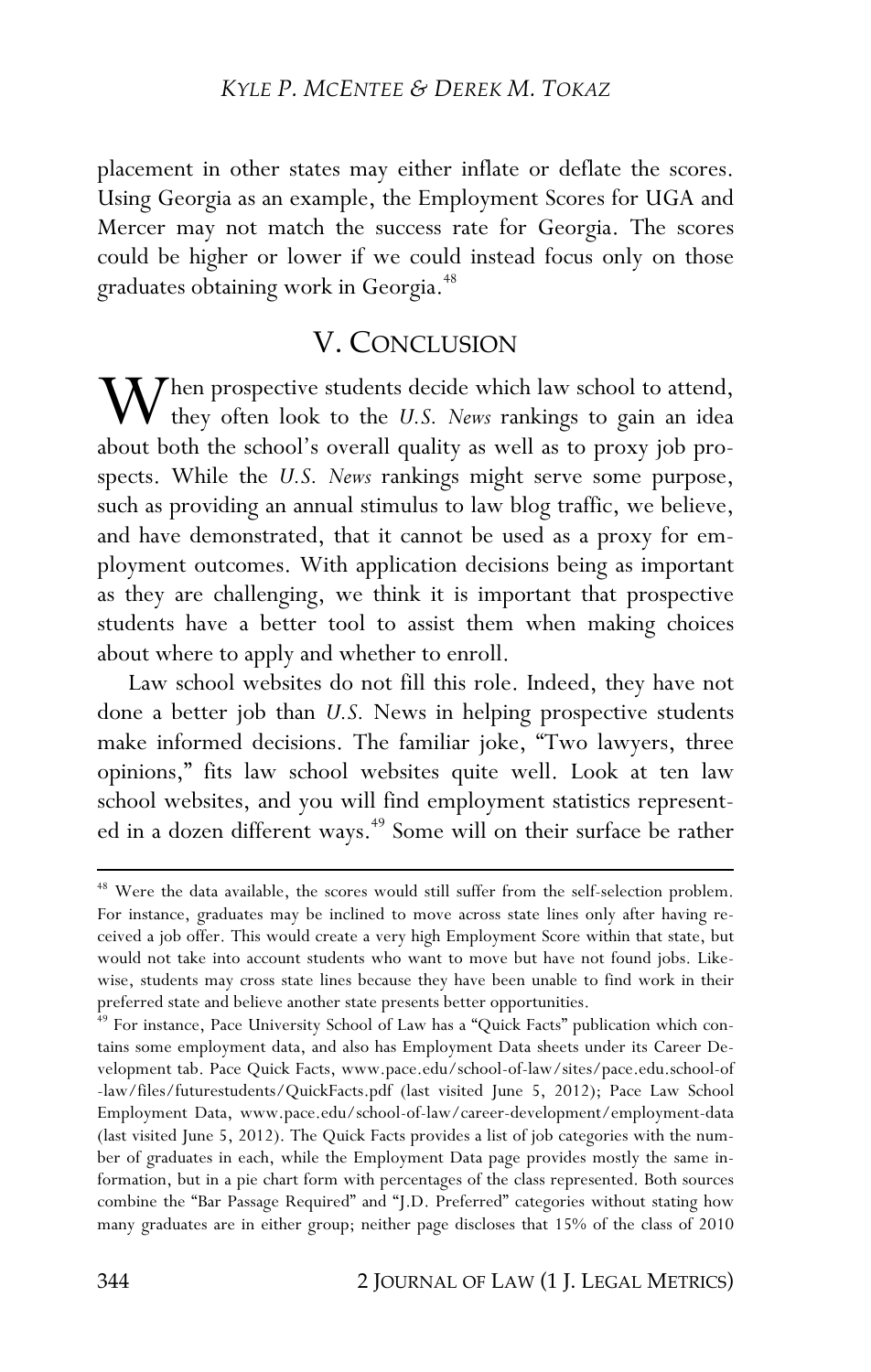useful, others so opaque or outright misleading as to be useless. Though law schools should make their website as useful and honest as possible, prospective students cannot wait for schools to figure out how to upload a PDF.<sup>50</sup>

Similarly, prospective students cannot bide their time until certain reforms intended to address some of these problems instituted by the ABA Section of Legal Education take effect. In particular, the Section is attempting to combat hard-to-compare, sometimes dishonest employment reporting tactics through two key initiatives. First, the Section makes employment data available on a website.<sup>51</sup> The site provides individual school profiles with tabular employment data, as well as a spreadsheet with data from all law schools.<sup>52</sup>

<sup>50</sup> Consider NYU, a school which claims to be making great strides in providing employment information. Following a third request that NYU make its NALP report for the class of 2010 available, on March 28, 2012 NYU's Dean Ricky Revesz told us following:

I expect you are aware that, since the end of last year, we have added a substantial amount of employment data to the NYU Law website. If there is more information that would be suitable and helpful for us to provide, we are happy to consider doing that. For example, we are now looking into posting data of the type found in Table 12 of the NALP form (Source of Job by Employer Type), since that would likely be of interest to prospective and current students.

Dean Revesz Email on Mar. 28, 2012 to Law School Transparency (on file with Authors); *also* Derek Tokaz, *NYU Plays Hide the Ball*, LAW SCHOOL TRANSPARENCY, www.lawschool transparency.com/2012/05/nyu-plays-hide-the-ball-with-employment-data/ (last visited June 30, 2012). Table 12 represents just one of seven data sets contained in the NALP report but not shared publicly by NYU. The table shows how graduates found jobs (*e.g.*, on campus recruiting, returning to a prior employer, direct mailing) on a simple, 8x7 table. The data had been in NYU's possession for 14 months when Dean Revesz said the school was looking into publishing it. NYU has since then added data for the class of 2011 to its website. As of July 1, 2012, the Table 12 information is still absent. *Employment Data for Recent Graduates*, NYU LAW, www.law.nyu.edu/careerservices/employmentstatistics/in dex.htm (last visited July 1, 2012).

<sup>51</sup> *Section of Legal Education – Employment Summary Report* , AMERICAN BAR ASSOCIATION, placementsummary.abaquestionnaire.org/ (last visited June 5, 2012). <sup>52</sup> *Id*.

<u>.</u>

was unemployed, creating an overly optimistic and misleading impression about job placement.

Pace's publication of opaque and misleading information is the rule rather than the exception. These problems are replicated across many law school websites and recruitment materials. Among other things, law schools differ on the grouping of job types, reporting of part-time and short-term work, and the sorts of salary information made available. For Pace's part, the Employment Data sheet for the class of 2011 is much improved, containing far more data and in a format similar to the NALP report.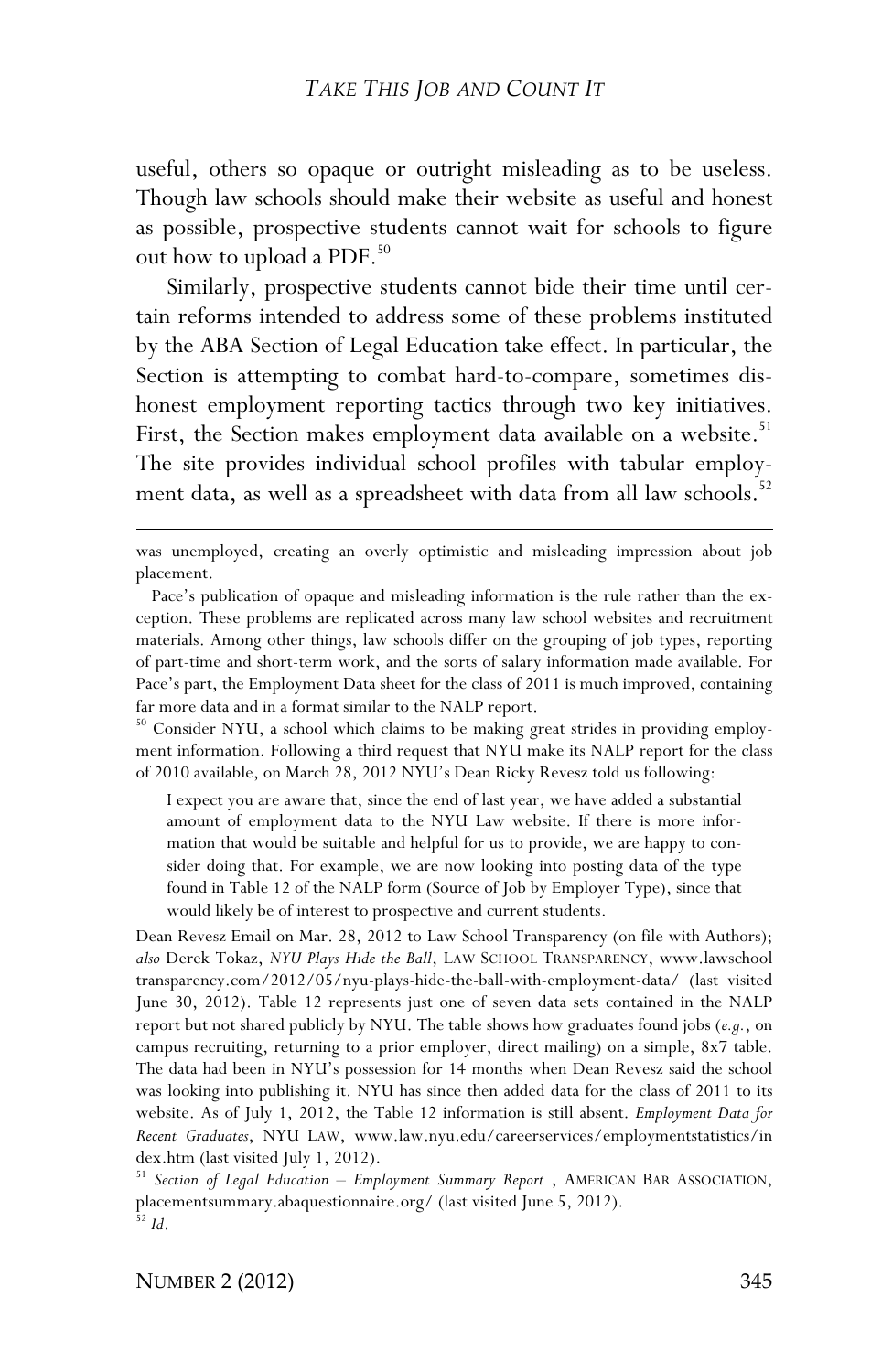Second, the Section of Legal Education will adopt a new Standard 509 – a consumer protection standard – that requires schools to disclose on their websites the same tabular data and also requires that schools follow certain guidelines in advertising employment outcomes.53 These initiatives are important and remarkable, but they still fail to provide a tool that is convenient for prospective students, leaving them with little more than a mountain of data.<sup>54</sup> Tabular data can be difficult to make heads or tails of, and it is even more difficult to use when making direct comparisons between schools without significant intermediate steps.<sup>55</sup>

Our Score Reports aim to provide students with the most relevant data to help them make their enrollment decisions, *i.e.,* employment data as compared against other schools that are placing graduates in the same market. Though we present the data in a form that is easily digestible, we are also conscious of differences among student career objectives and provide additional information that allows students to disaggregate and drill down into the data. We will be the first to tell prospective students that the Score Reports should only be the beginning of their research, and we hope that the

<sup>&</sup>lt;sup>53</sup> For links to the proposed Standard 509 and its accompanying chart, as well as LST's public comment to the Section of Legal Education council, *see Update to the ABA Accreditation Standards*, LAW SCHOOL TRANSPARENCY, www.lawschooltransparency.com/2012/03/ updates-to-the-aba-accreditation-standards/ (last visited June 30, 2012).

<sup>&</sup>lt;sup>54</sup> Yes, we argued for this. It is important that schools are transparent about the data they have collected. But we have always envisioned third-parties, be it the ABA, LST, or a forprofit entity, entering the market to inform people using these data. Step one for informed decision-making (and broader legal education reform) had to be uncovering the data which underlie the basic employment rate and salary information.

<sup>&</sup>lt;sup>55</sup> In 2010 we launched a Data Clearinghouse that attempts to add color and meaning to tabular data from previous years, presenting the data in a format that demonstrates gaps in information and allows consumers to draw comparisons across programs. *Data Clearinghouse*, LAW SCHOOL TRANSPARENCY, www.lawschooltransparency.com/clearinghouse (last visited June 27, 2012). We think, and have been told by many, that the Clearinghouse significantly helps prospective students. But a lack of simplicity affects the breadth of its influence, with especially pronounced limits as to initial application decisions. In other words, by the time someone has learned enough about graduate employment to fully understand what the clearinghouse demonstrates, they are usually already far along in the application process and no longer open to the possibility that their best option may be choosing a different school than the ones they applied to, or choosing not to attend one at all.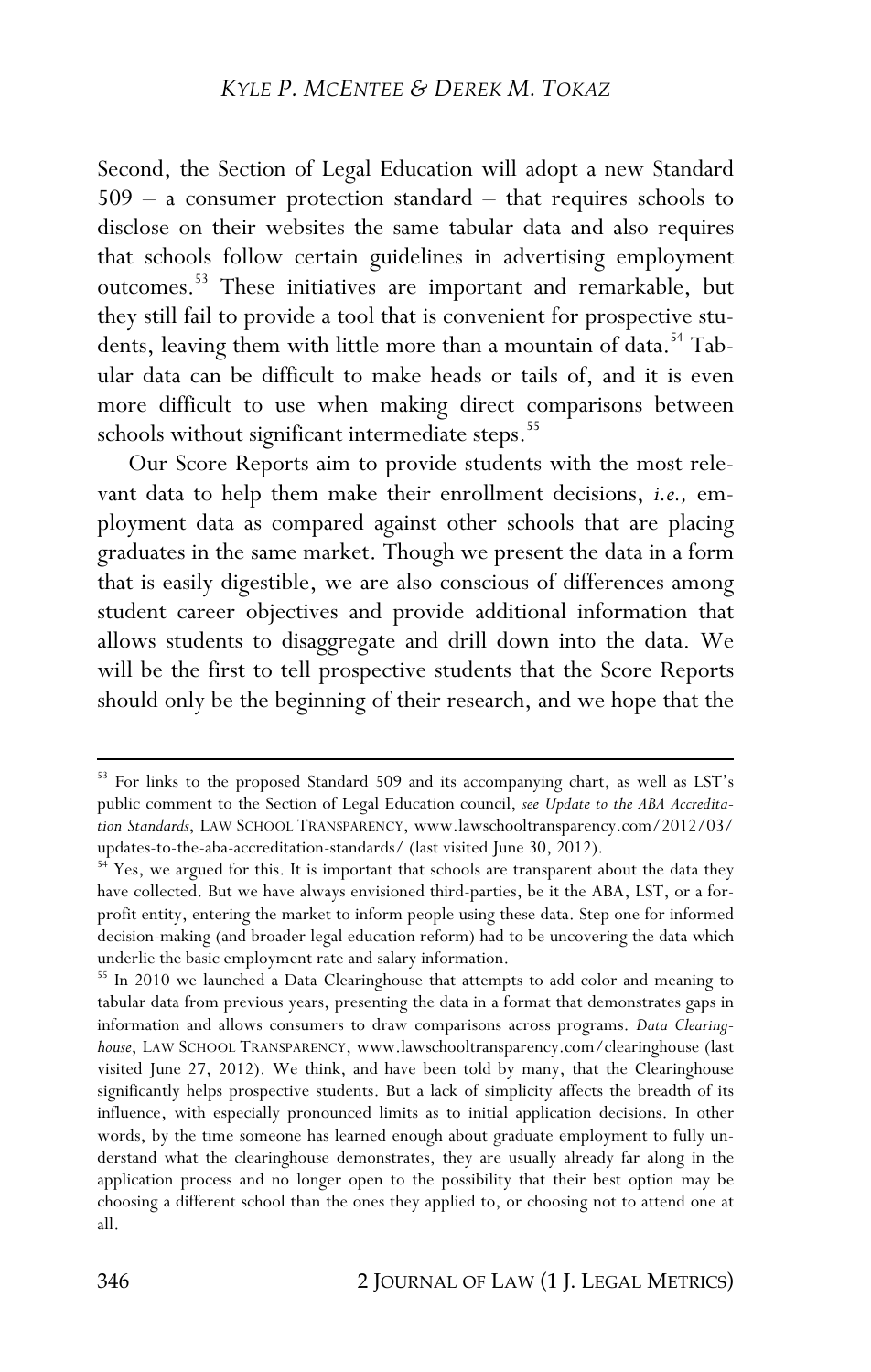Score Reports prompt them to ask meaningful questions and undergo significant financial planning and introspection before they select a school.

The Score Reports must be understood as not the culmination of transparency efforts, but a launching point for more sophisticated ways of thinking about law school. The technology is first generation, and certain to undergo many functionality changes. The idea of providing honest and complete employment data is also young, with the vast majority of schools still refusing to show their cards.<sup>56</sup> We fully expect the Score Reports to improve as more data become available and more resources (whether financial, intellectual, or technological) are dedicated to helping prospective students make informed decisions about their careers.

# APPENDIX A

LARGE FIRM (101+ ATTORNEYS) SCORE57 RANK V. *U.S. NEWS* RANK



<sup>&</sup>lt;u>.</u> <sup>56</sup> To date, 50 schools have made their class of 2010 NALP reports public. *Class of 2010 NALP Report Database*, LAW SCHOOL TRANSPARENCY, www.lawschooltransparency.com/ clearinghouse/2010-nalp-report-database/ (last visited June 29, 2012).

<sup>&</sup>lt;sup>57</sup> Total graduates employed long-term and full-time by a law firm with at least 101 attorneys divided by total graduates. The score, however, includes non-attorneys, staff attorneys, and associates. Better data are not publicly available.